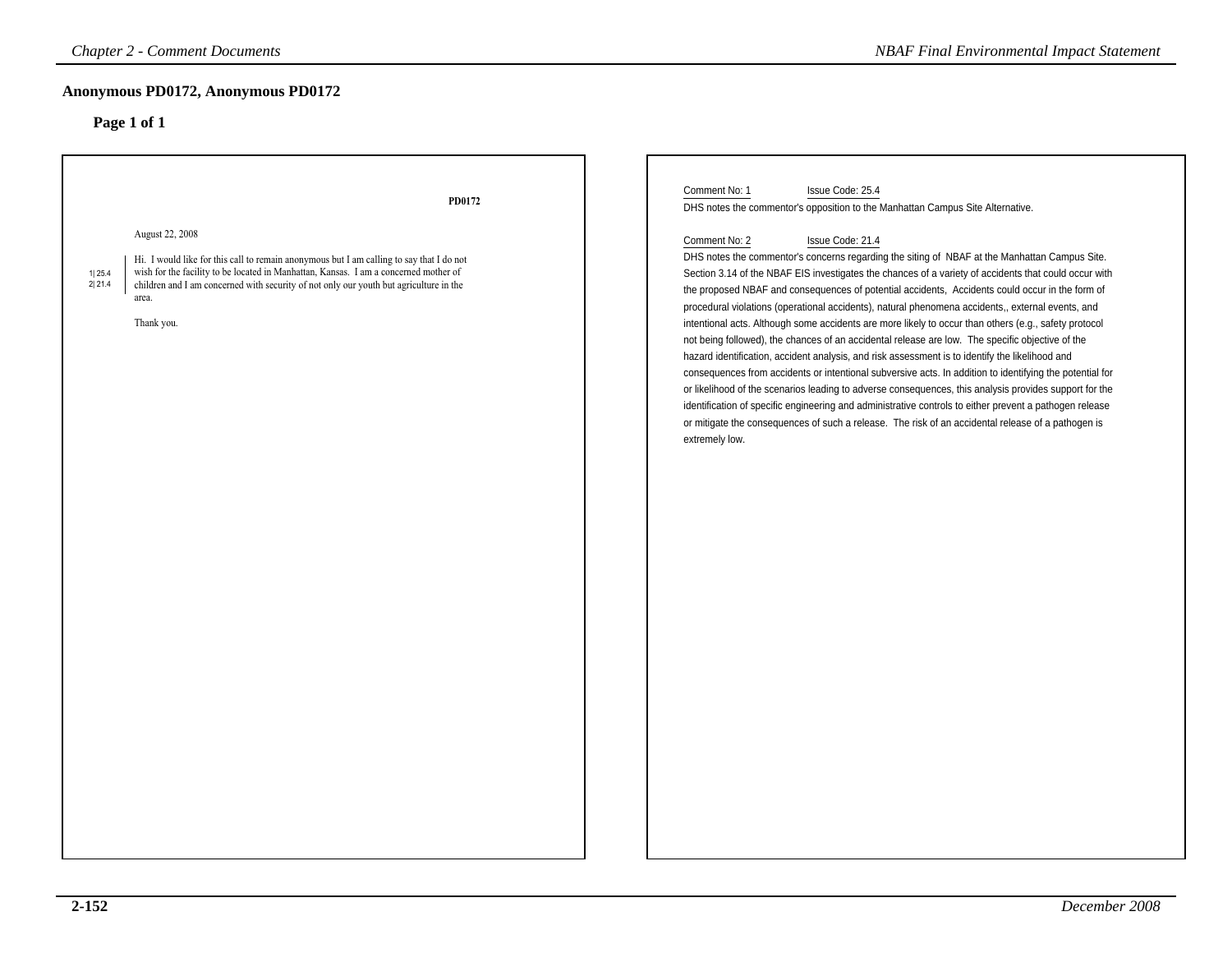| <b>Chapter 2 - Comment Documents</b>                                                                                                                                                                                                                                                                                                                                                                                                                                                                                                                                            | <b>NBAF Final Environmental Impact Statement</b>                                                                                                                                                                                                                                                                                                                                                                                                                                                                                                                                                                                                                                                                        |
|---------------------------------------------------------------------------------------------------------------------------------------------------------------------------------------------------------------------------------------------------------------------------------------------------------------------------------------------------------------------------------------------------------------------------------------------------------------------------------------------------------------------------------------------------------------------------------|-------------------------------------------------------------------------------------------------------------------------------------------------------------------------------------------------------------------------------------------------------------------------------------------------------------------------------------------------------------------------------------------------------------------------------------------------------------------------------------------------------------------------------------------------------------------------------------------------------------------------------------------------------------------------------------------------------------------------|
| Anonymous PD0178, Anonymous PD0178                                                                                                                                                                                                                                                                                                                                                                                                                                                                                                                                              |                                                                                                                                                                                                                                                                                                                                                                                                                                                                                                                                                                                                                                                                                                                         |
| Page 1 of 1                                                                                                                                                                                                                                                                                                                                                                                                                                                                                                                                                                     |                                                                                                                                                                                                                                                                                                                                                                                                                                                                                                                                                                                                                                                                                                                         |
| PD0178<br>August 22, 2008<br>Yes, I was calling to leave a comment concerning the bio lab that you are considering<br>developing on the mainland of the United States. I think it should be left on Plum Island<br>1 24.1<br>because it is too dangerous to have it where there are a lot of people, a lot of livestock<br>because people are not infallible, they can make mistakes. No building is indestructible.<br>So please leave the bio lab off the mainland of the United States.<br>2 5.0<br>A very concerned United States American Citizen.<br>Thank you very much. | Comment No: 1<br>Issue Code: 24.1<br>DHS notes the commentor's opposition to the five mainland site alternatives in favor of the Plum<br>Island Site Alternative based on on safety concerns. DHS believes that experience shows that<br>facilities utilizing modern biocontainment technologies and safety protocols, such as would be<br>employed in the design, construction, and operation of the NBAF, would enable the NBAF to be<br>safely operated in populated areas such as Athens. An example is the Centers for Disease Control<br>and Prevention located in downtown Atlanta, Georgia.<br>Comment No: 2<br>Issue Code: 5.0<br>DHS notes the commentor's opposition to the five mainland site alternatives. |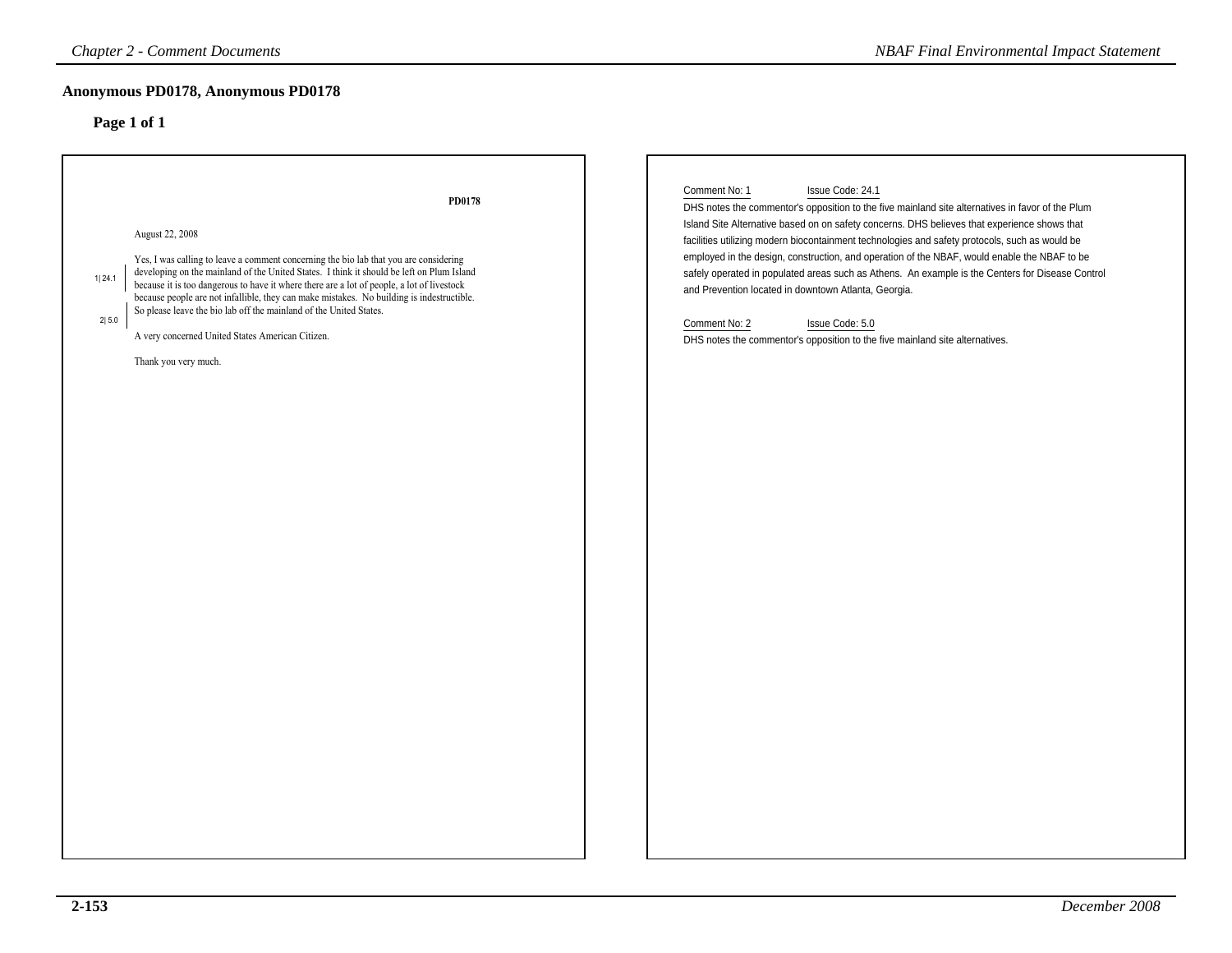### **Anonymous PD0181, Anonymous PD0181**

| <b>Chapter 2 - Comment Documents</b>                                                                                                                                                                                                                                                                                                                                                                                                                                                                                                                                                    | <b>NBAF Final Environmental Impact Statement</b>                                                                                                                                                                                                                                                                                                                                                                                           |
|-----------------------------------------------------------------------------------------------------------------------------------------------------------------------------------------------------------------------------------------------------------------------------------------------------------------------------------------------------------------------------------------------------------------------------------------------------------------------------------------------------------------------------------------------------------------------------------------|--------------------------------------------------------------------------------------------------------------------------------------------------------------------------------------------------------------------------------------------------------------------------------------------------------------------------------------------------------------------------------------------------------------------------------------------|
| Anonymous PD0181, Anonymous PD0181                                                                                                                                                                                                                                                                                                                                                                                                                                                                                                                                                      |                                                                                                                                                                                                                                                                                                                                                                                                                                            |
| Page 1 of 1                                                                                                                                                                                                                                                                                                                                                                                                                                                                                                                                                                             |                                                                                                                                                                                                                                                                                                                                                                                                                                            |
| PD0181                                                                                                                                                                                                                                                                                                                                                                                                                                                                                                                                                                                  | Comment No: 1<br>Issue Code: 25.4<br>DHS notes the commentor's opposition to the Manhattan Campus Site Alternative.                                                                                                                                                                                                                                                                                                                        |
| August 22, 2008<br>Yes, I am a resident of Riley County, Kansas, and would like to voice my opposition to<br>the NBAF facility coming to the campus of Kansas State University. I don't believe the<br>$\begin{array}{c} 1 25.4 \\ 2 5.0 \end{array}$<br>facilities should remain on or be placed on the mainland anywhere in the United States.<br>It needs to remain off-shore. The risk to a retirement community and all the students at<br>Kansas State and the entire community of Manhattan is too high.<br>Please do not place the facility in Manhattan, Kansas.<br>Thank you. | Issue Code: 5.0<br>Comment No: 2<br>DHS notes the commentor's opposition to the five mainland site alternatives. Section 3.14 and<br>Appendix E of the NBAF EIS evaluate the potential effects on health and safety of operating the<br>NBAF at the six site alternatives. The evaluation concludes that a pathogen release at the Plum<br>Island Site would be slightly less likely to result in adverse effects than the mainland sites. |
|                                                                                                                                                                                                                                                                                                                                                                                                                                                                                                                                                                                         |                                                                                                                                                                                                                                                                                                                                                                                                                                            |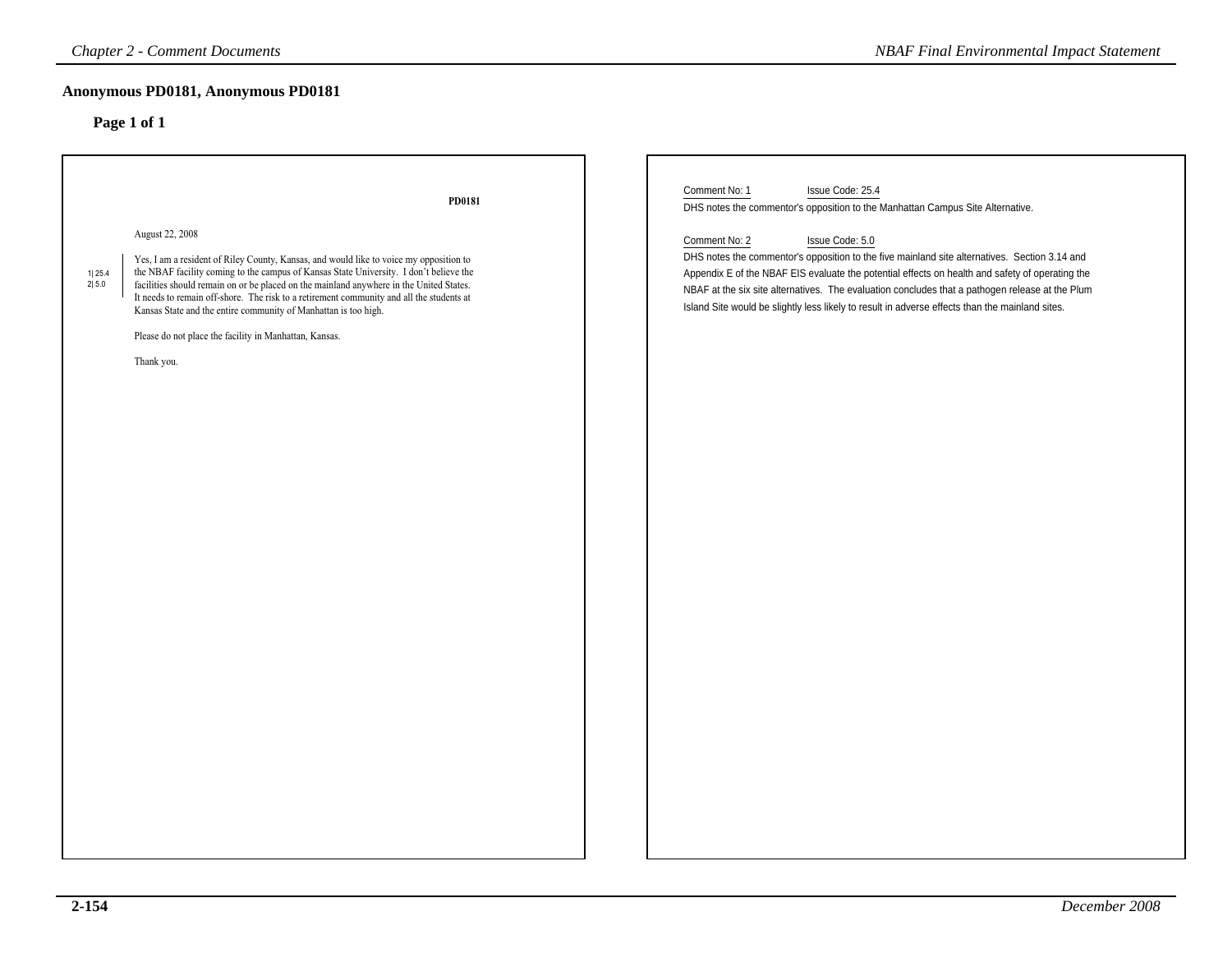### **Anonymous PD0184, Anonymous PD0184**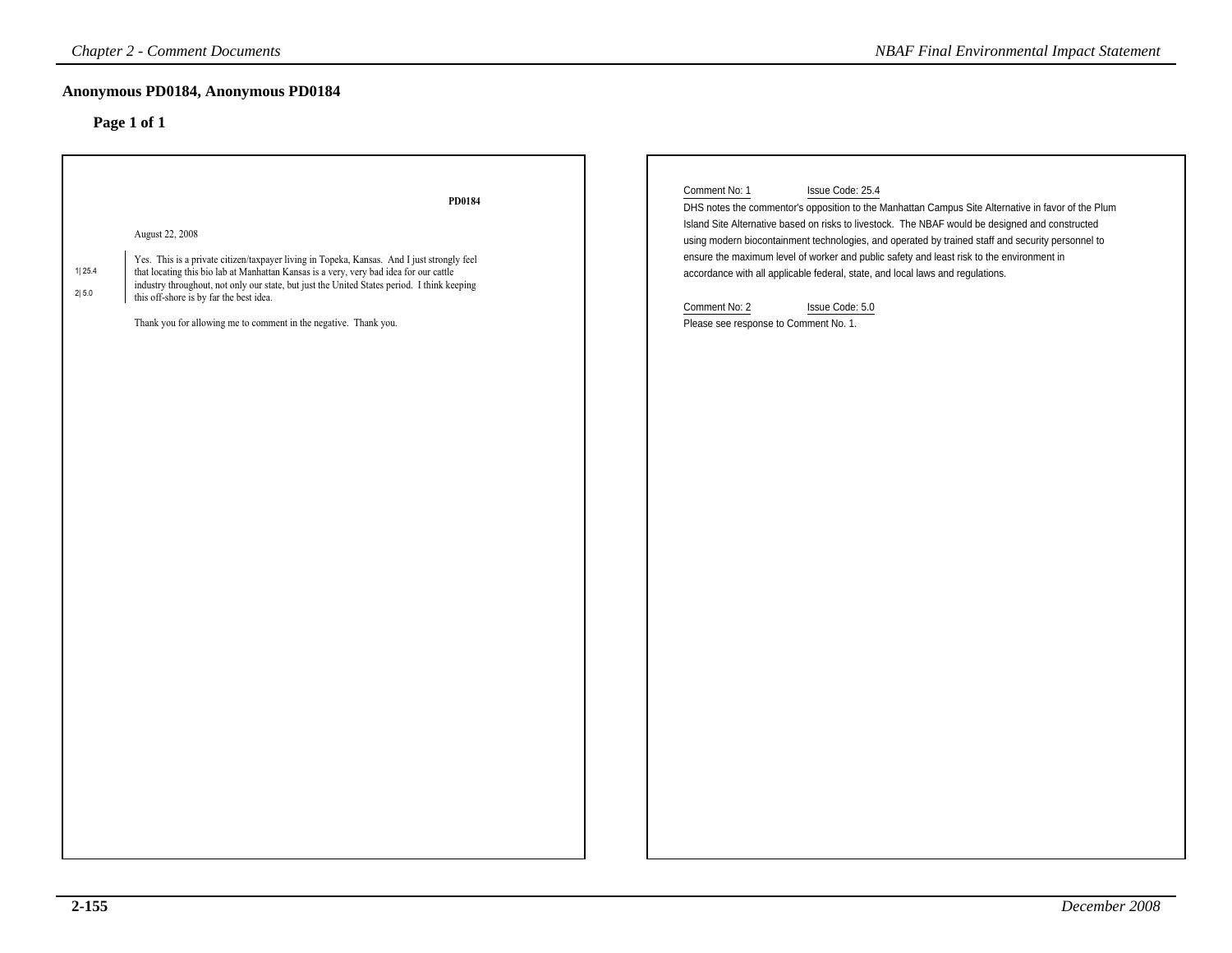| <b>Chapter 2 - Comment Documents</b><br><b>NBAF Final Environmental Impact Statement</b> |        |                                                                                                                   |  |
|------------------------------------------------------------------------------------------|--------|-------------------------------------------------------------------------------------------------------------------|--|
| Anonymous PD0188, Anonymous PD0188<br>Page 1 of 1                                        |        |                                                                                                                   |  |
|                                                                                          | PD0188 | Comment No: 1<br>Issue Code: 24.4<br>DHS notes the commentor's support for the Manhattan Campus Site Alternative. |  |
| August 22, 2008                                                                          |        |                                                                                                                   |  |
| I support NBAF in Kansas.<br>1 24.4                                                      |        |                                                                                                                   |  |
| Thanks.                                                                                  |        |                                                                                                                   |  |
|                                                                                          |        |                                                                                                                   |  |
|                                                                                          |        |                                                                                                                   |  |
|                                                                                          |        |                                                                                                                   |  |
|                                                                                          |        |                                                                                                                   |  |
|                                                                                          |        |                                                                                                                   |  |
|                                                                                          |        |                                                                                                                   |  |
|                                                                                          |        |                                                                                                                   |  |
|                                                                                          |        |                                                                                                                   |  |
|                                                                                          |        |                                                                                                                   |  |
|                                                                                          |        |                                                                                                                   |  |
|                                                                                          |        |                                                                                                                   |  |
|                                                                                          |        |                                                                                                                   |  |
|                                                                                          |        |                                                                                                                   |  |
|                                                                                          |        |                                                                                                                   |  |
|                                                                                          |        |                                                                                                                   |  |
|                                                                                          |        |                                                                                                                   |  |
|                                                                                          |        |                                                                                                                   |  |
|                                                                                          |        |                                                                                                                   |  |
|                                                                                          |        |                                                                                                                   |  |
|                                                                                          |        |                                                                                                                   |  |
|                                                                                          |        |                                                                                                                   |  |
|                                                                                          |        |                                                                                                                   |  |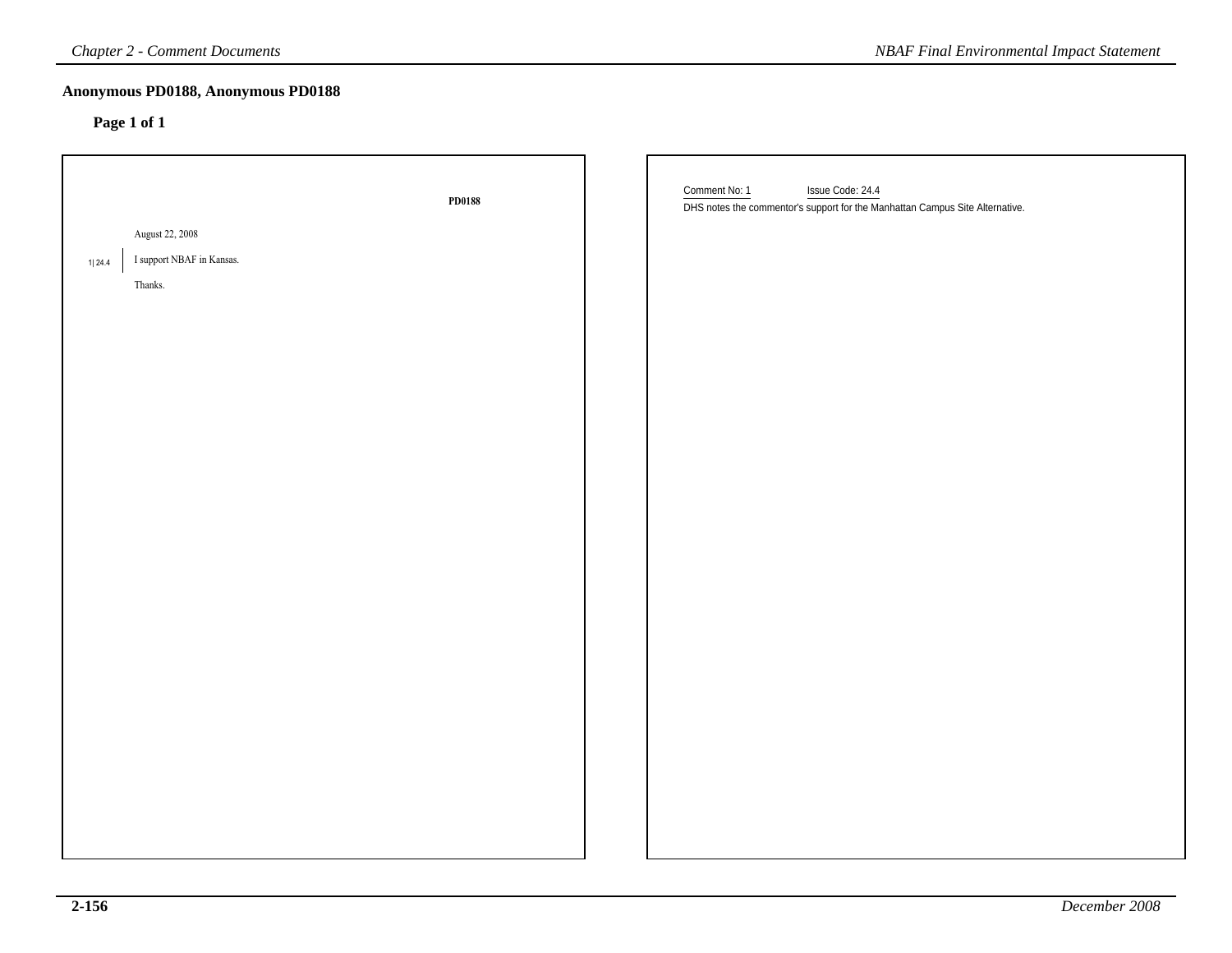| <b>Chapter 2 - Comment Documents</b>                                                                                                                                                                                                                                                                                                                                                                                                                                                                                                  | <b>NBAF Final Environmental Impact Statement</b>                                                                                                                                                                                                                                                                                                                                                                                                                                                                                                                                                                                                                                                                                                                                                                                                                                                                                                                                                                                                                                                                                                                                                                                                                                                                                                                                                                                                                                                                                                                                                                                                                                                                                                                                                                                                                                                                                                                    |
|---------------------------------------------------------------------------------------------------------------------------------------------------------------------------------------------------------------------------------------------------------------------------------------------------------------------------------------------------------------------------------------------------------------------------------------------------------------------------------------------------------------------------------------|---------------------------------------------------------------------------------------------------------------------------------------------------------------------------------------------------------------------------------------------------------------------------------------------------------------------------------------------------------------------------------------------------------------------------------------------------------------------------------------------------------------------------------------------------------------------------------------------------------------------------------------------------------------------------------------------------------------------------------------------------------------------------------------------------------------------------------------------------------------------------------------------------------------------------------------------------------------------------------------------------------------------------------------------------------------------------------------------------------------------------------------------------------------------------------------------------------------------------------------------------------------------------------------------------------------------------------------------------------------------------------------------------------------------------------------------------------------------------------------------------------------------------------------------------------------------------------------------------------------------------------------------------------------------------------------------------------------------------------------------------------------------------------------------------------------------------------------------------------------------------------------------------------------------------------------------------------------------|
| Anonymous PD0189, Anonymous PD0189<br>Page 1 of 1                                                                                                                                                                                                                                                                                                                                                                                                                                                                                     |                                                                                                                                                                                                                                                                                                                                                                                                                                                                                                                                                                                                                                                                                                                                                                                                                                                                                                                                                                                                                                                                                                                                                                                                                                                                                                                                                                                                                                                                                                                                                                                                                                                                                                                                                                                                                                                                                                                                                                     |
| PD0189<br>August 22, 2008<br>I would like to say that I'm opposed to this NBAF being located in Manhattan, Kansas. I<br>1 25.4<br>live in Manhattan and I justI don't think we need it here. I think the danger is too<br>great. I'm not willing to risk my health or safety or that of my children and grandchildren<br>who live here. I would think a lot better choice could possibly be Plum Island, in New<br>2 19.4<br>York. I'm definitely opposed to it being located in Manhattan, Kansas.<br>3 24.1<br>Thank you very much. | Issue Code: 25.4<br>Comment No: 1<br>DHS notes the commentor's opposition to the Manhattan Campus Site Alternative.<br>Comment No: 2<br>Issue Code: 19.4<br>DHS notes the commentor's concern regarding the siting, construction and operation of the NBAF at<br>the proposed Manhattan, Kansas site. Section 3.14 investigates the chances of a variety of accidents<br>that could occur with the proposed NBAF and consequences of potential accidents, Accidents could<br>occur in the form of procedural violations (operational accidents), natural phenomena accidents,,<br>external events, and intentional acts. Although some accidents are more likely to occur than others<br>(e.g., safety protocol not being followed), the chances of an accidental release are low. The specific<br>objective of the hazard identification, accident analysis, and risk assessment is to identify the<br>likelihood and consequences from accidents or intentional subversive acts. In addition to identifying<br>the potential for or likelihood of the scenarios leading to adverse consequences, this analysis<br>provides support for the identification of specific engineering and administrative controls to either<br>prevent a pathogen release or mitigate the consequences of such a release. The risk of an<br>accidental release of a pathogen is extremely low.<br>Issue Code: 24.1<br>Comment No: 3<br>DHS notes the commentor's opposition to the Manhattan Campus Site Alternative in favor of the Plum<br>Island Site Alternative based on safety concerns. DHS believes that experience shows that facilities<br>utilizing modern biocontainment technologies and safety protocols, such as would be employed in the<br>design, construction, and operation of the NBAF, would enable the NBAF to be safely operated in<br>populated areas. An example is the Centers for Disease Control and Prevention located in downtown<br>Atlanta, Georgia. |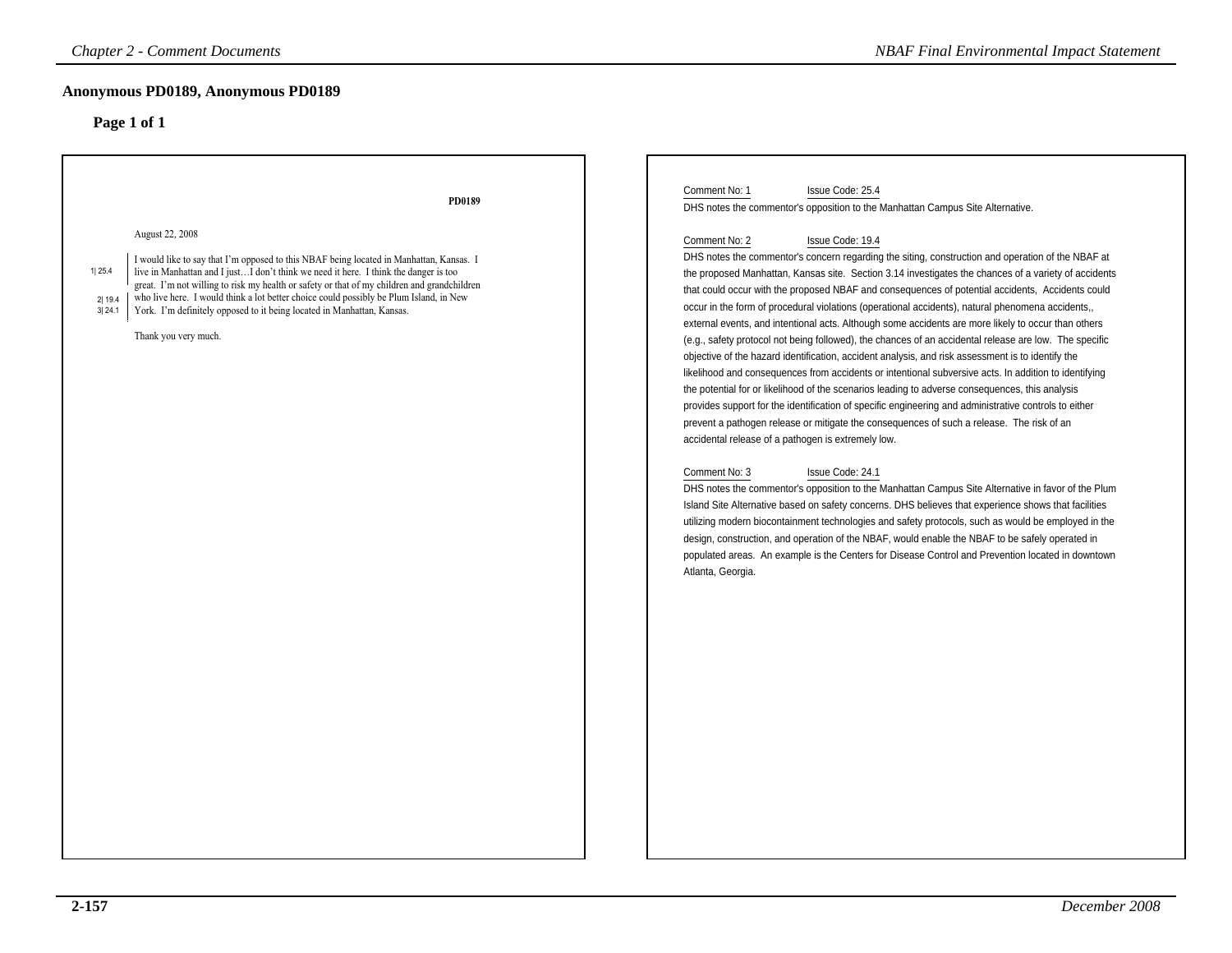| <b>Chapter 2 - Comment Documents</b><br><b>NBAF Final Environmental Impact Statement</b> |        |                                                                                                                   |
|------------------------------------------------------------------------------------------|--------|-------------------------------------------------------------------------------------------------------------------|
| Anonymous PD0190, Anonymous PD0190<br>Page 1 of 1                                        |        |                                                                                                                   |
| August 22, 2008<br>I support NBAF in Kansas.<br>1 24.4                                   | PD0190 | Comment No: 1<br>Issue Code: 24.4<br>DHS notes the commentor's support for the Manhattan Campus Site Alternative. |
|                                                                                          |        |                                                                                                                   |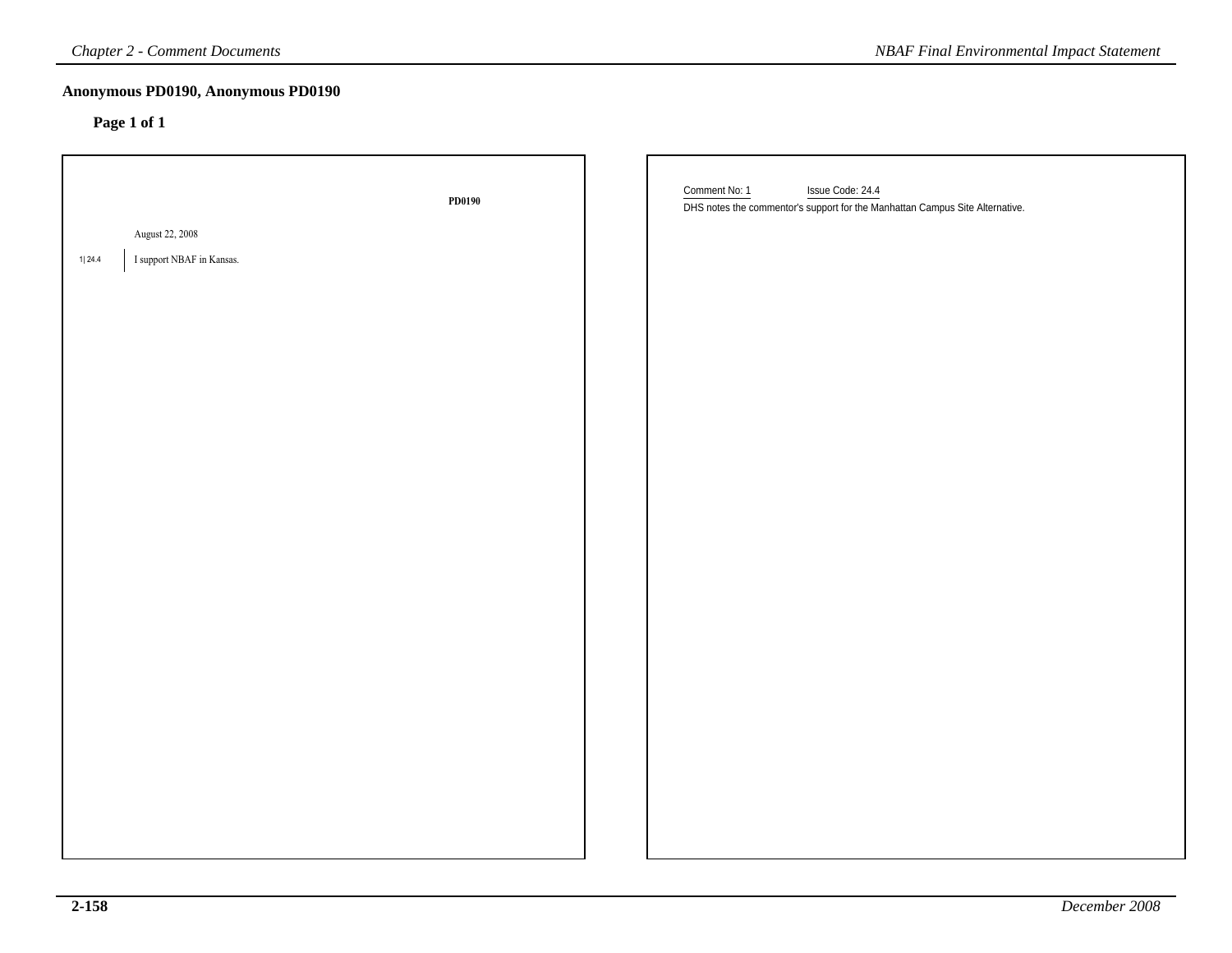| <b>Chapter 2 - Comment Documents</b>                                                                                                                       | <b>NBAF Final Environmental Impact Statement</b>                                                                  |
|------------------------------------------------------------------------------------------------------------------------------------------------------------|-------------------------------------------------------------------------------------------------------------------|
| Anonymous PD0193, Anonymous PD0193<br>Page 1 of 1                                                                                                          |                                                                                                                   |
| PD0193<br>August 22, 2008<br>I support NBAF in Kansas. Our research in Kansas will enable the success of this NBAF<br>1  24.4<br>initiative.<br>Thank you. | Comment No: 1<br>Issue Code: 24.4<br>DHS notes the commentor's support for the Manhattan Campus Site Alternative. |
|                                                                                                                                                            |                                                                                                                   |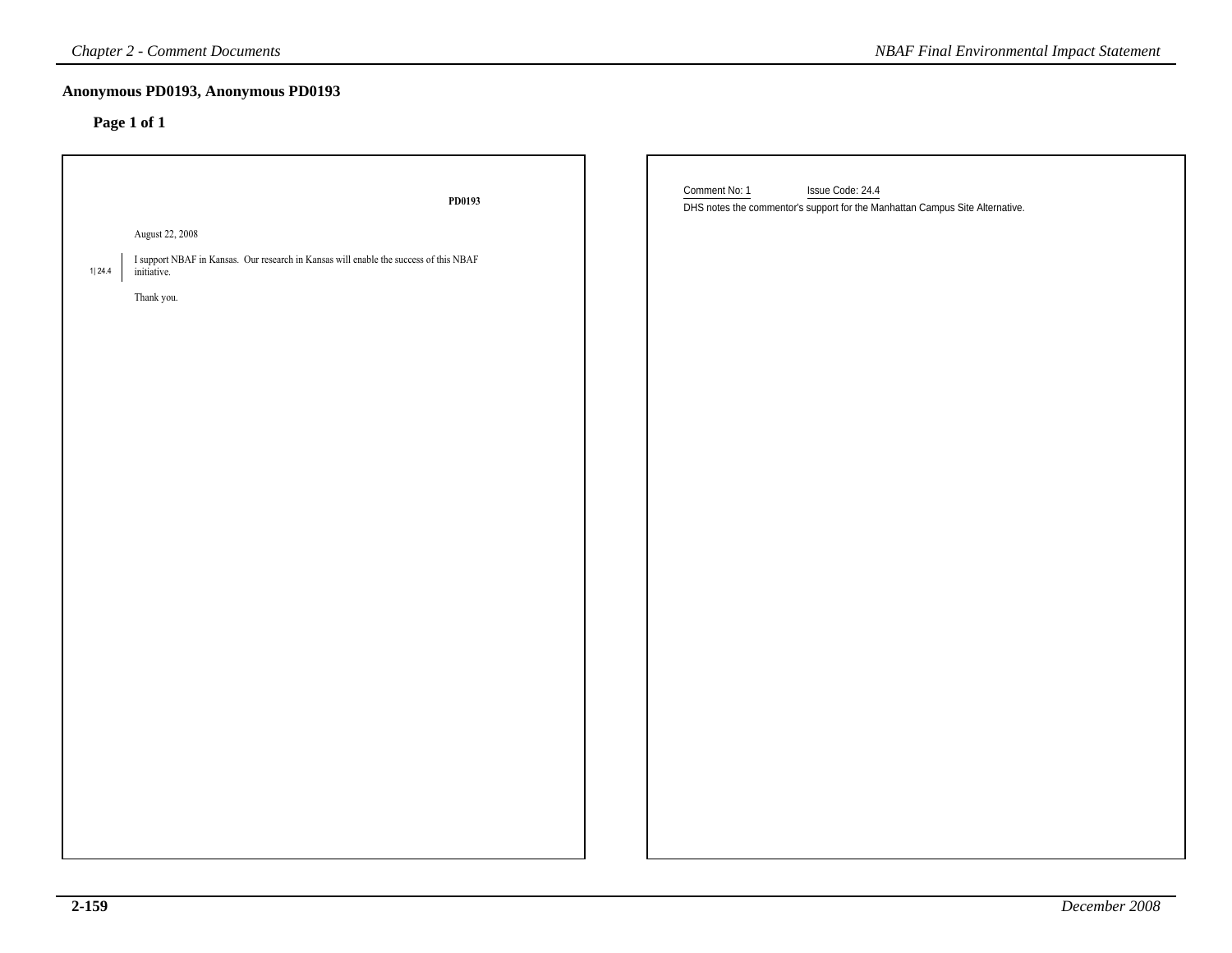# **Anonymous PD0195, Anonymous PD0195**

| <b>Chapter 2 - Comment Documents</b>                                                                                                                                                                              | <b>NBAF Final Environmental Impact Statement</b>                                                                                                                                                                                                                                                                                                                                                                                               |
|-------------------------------------------------------------------------------------------------------------------------------------------------------------------------------------------------------------------|------------------------------------------------------------------------------------------------------------------------------------------------------------------------------------------------------------------------------------------------------------------------------------------------------------------------------------------------------------------------------------------------------------------------------------------------|
| Anonymous PD0195, Anonymous PD0195<br>Page 1 of 1                                                                                                                                                                 |                                                                                                                                                                                                                                                                                                                                                                                                                                                |
| PD0195<br>August 22, 2008<br>I do not want your NBAF known in my city. I'm calling from Manhattan. Please, don't<br>1 25.4<br>put us all in danger here. I am strictly against for it to come here.<br>Thank you. | Comment No: 1<br>Issue Code: 25.4<br>DHS notes the commentor's opposition to the Manhattan Campus Site Alternative. DHS believes that<br>experience shows that facilities utilizing modern biocontainment technologies and safety protocols,<br>such as would be employed in the design, construction, and operation of the NBAF, would enable the<br>NBAF to be safely operated with a minimal degree of risk, regardless of the site chosen. |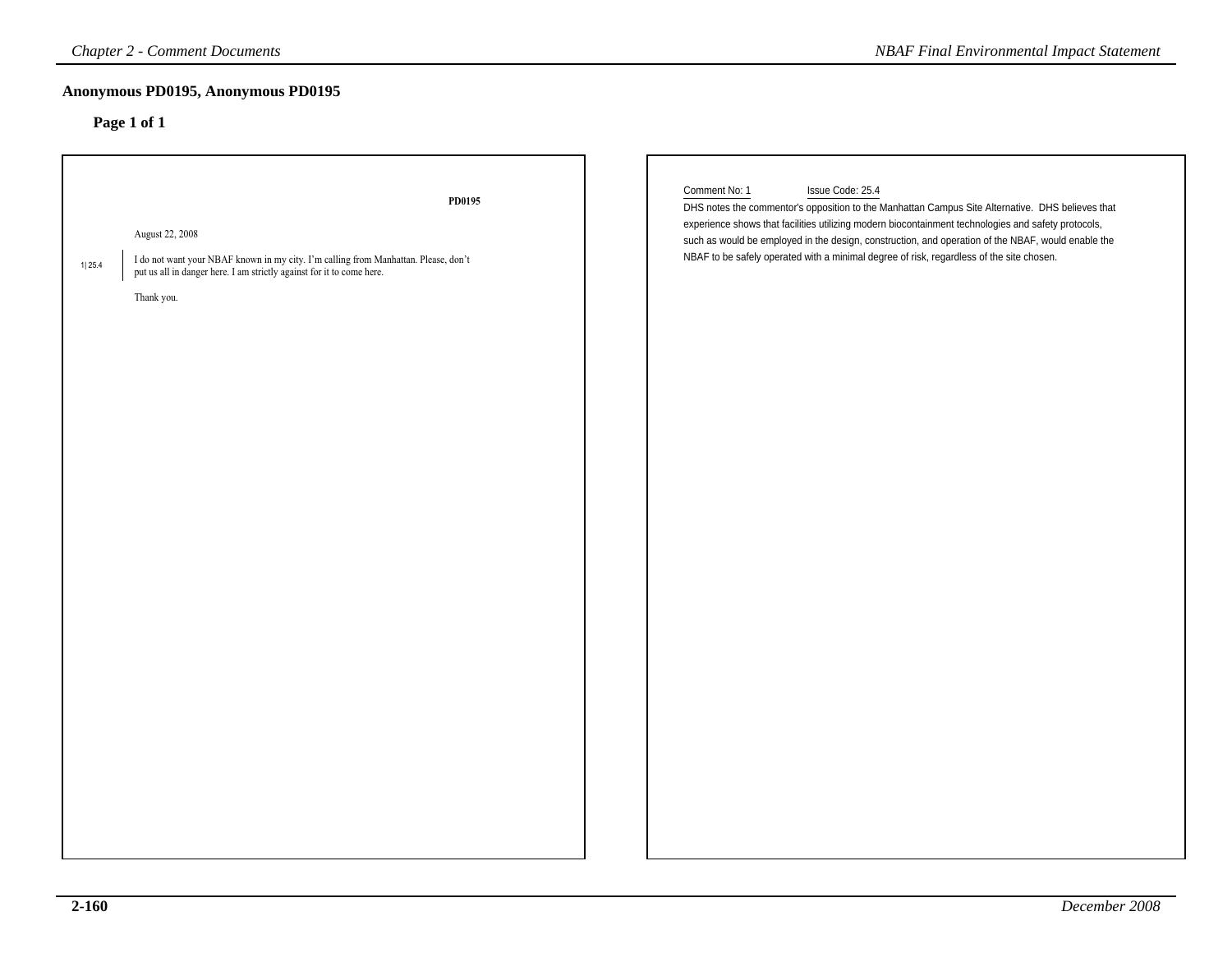### **Anonymous PD0196, Anonymous PD0196**

| <b>Chapter 2 - Comment Documents</b><br><b>NBAF Final Environmental Impact Statement</b> |                                                                                                                    |                                                                                                                   |  |  |  |
|------------------------------------------------------------------------------------------|--------------------------------------------------------------------------------------------------------------------|-------------------------------------------------------------------------------------------------------------------|--|--|--|
|                                                                                          | Anonymous PD0196, Anonymous PD0196<br>Page 1 of 1                                                                  |                                                                                                                   |  |  |  |
|                                                                                          | PD0196                                                                                                             | Comment No: 1<br>Issue Code: 24.4<br>DHS notes the commentor's support for the Manhattan Campus Site Alternative. |  |  |  |
|                                                                                          | August 22, 2008                                                                                                    |                                                                                                                   |  |  |  |
| 1 24.4                                                                                   | Yes. I'm a resident of Prairie Village in Kansas and I work in Topeka, Kansas and I<br>support the NBAF in Kansas. |                                                                                                                   |  |  |  |
|                                                                                          | Thank you.                                                                                                         |                                                                                                                   |  |  |  |
|                                                                                          |                                                                                                                    |                                                                                                                   |  |  |  |
|                                                                                          |                                                                                                                    |                                                                                                                   |  |  |  |
|                                                                                          |                                                                                                                    |                                                                                                                   |  |  |  |
|                                                                                          |                                                                                                                    |                                                                                                                   |  |  |  |
|                                                                                          |                                                                                                                    |                                                                                                                   |  |  |  |
|                                                                                          |                                                                                                                    |                                                                                                                   |  |  |  |
|                                                                                          |                                                                                                                    |                                                                                                                   |  |  |  |
|                                                                                          |                                                                                                                    |                                                                                                                   |  |  |  |
|                                                                                          |                                                                                                                    |                                                                                                                   |  |  |  |
|                                                                                          |                                                                                                                    |                                                                                                                   |  |  |  |
|                                                                                          |                                                                                                                    |                                                                                                                   |  |  |  |
|                                                                                          |                                                                                                                    |                                                                                                                   |  |  |  |
|                                                                                          |                                                                                                                    |                                                                                                                   |  |  |  |
|                                                                                          |                                                                                                                    |                                                                                                                   |  |  |  |
|                                                                                          |                                                                                                                    |                                                                                                                   |  |  |  |
|                                                                                          |                                                                                                                    |                                                                                                                   |  |  |  |
|                                                                                          |                                                                                                                    |                                                                                                                   |  |  |  |
|                                                                                          |                                                                                                                    |                                                                                                                   |  |  |  |
|                                                                                          |                                                                                                                    |                                                                                                                   |  |  |  |
|                                                                                          |                                                                                                                    |                                                                                                                   |  |  |  |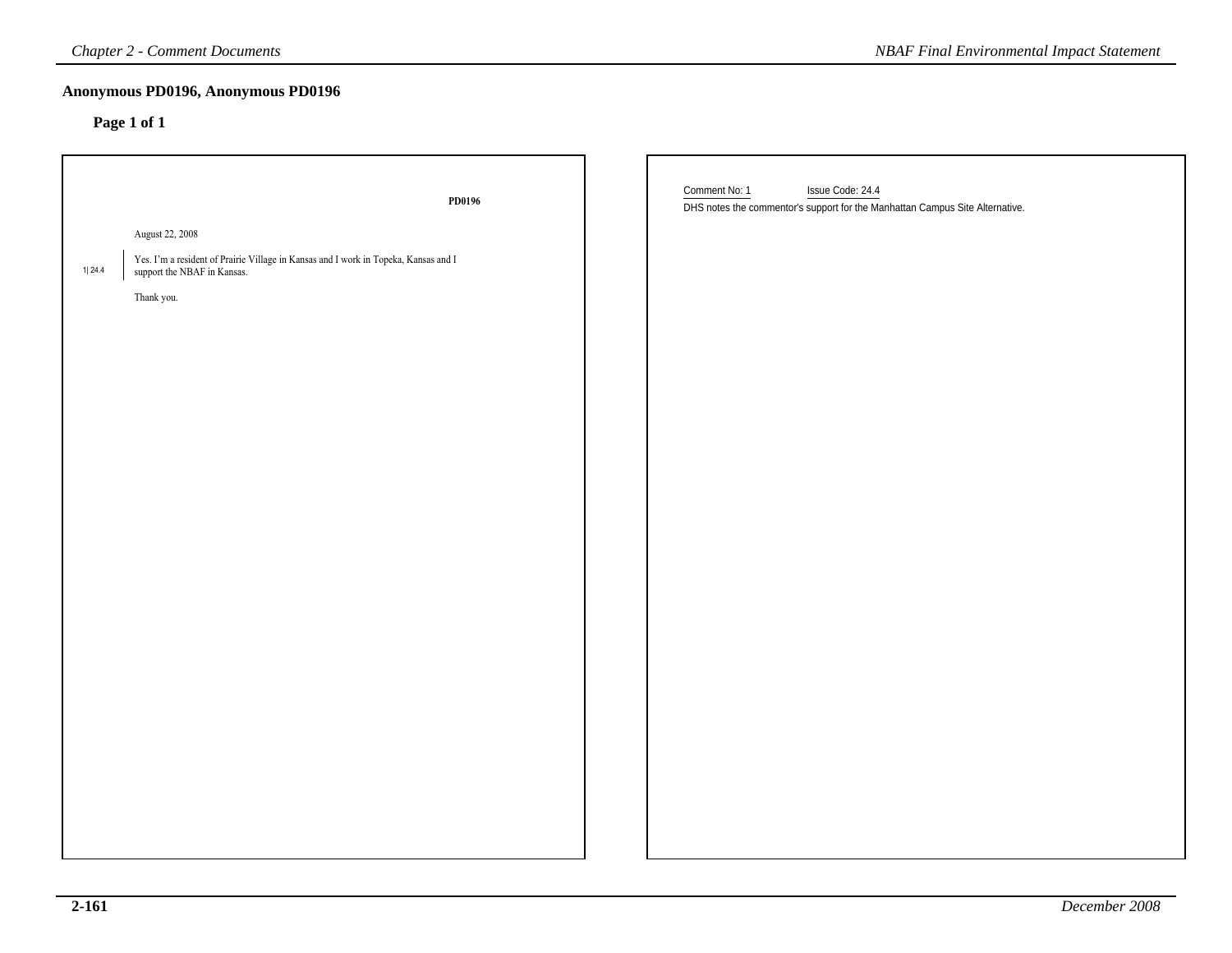| <b>Chapter 2 - Comment Documents</b>                          |        |  | <b>NBAF Final Environmental Impact Statement</b>                                                                  |
|---------------------------------------------------------------|--------|--|-------------------------------------------------------------------------------------------------------------------|
| Anonymous PD0198, Anonymous PD0198<br>Page 1 of 1             |        |  |                                                                                                                   |
|                                                               | PD0198 |  | Comment No: 1<br>Issue Code: 24.4<br>DHS notes the commentor's support for the Manhattan Campus Site Alternative. |
| <b>August 22, 2008</b><br>I support NBAF in Kansas.<br>1 24.4 |        |  |                                                                                                                   |
|                                                               |        |  |                                                                                                                   |
|                                                               |        |  |                                                                                                                   |
|                                                               |        |  |                                                                                                                   |
|                                                               |        |  |                                                                                                                   |
|                                                               |        |  |                                                                                                                   |
|                                                               |        |  |                                                                                                                   |
|                                                               |        |  |                                                                                                                   |
|                                                               |        |  |                                                                                                                   |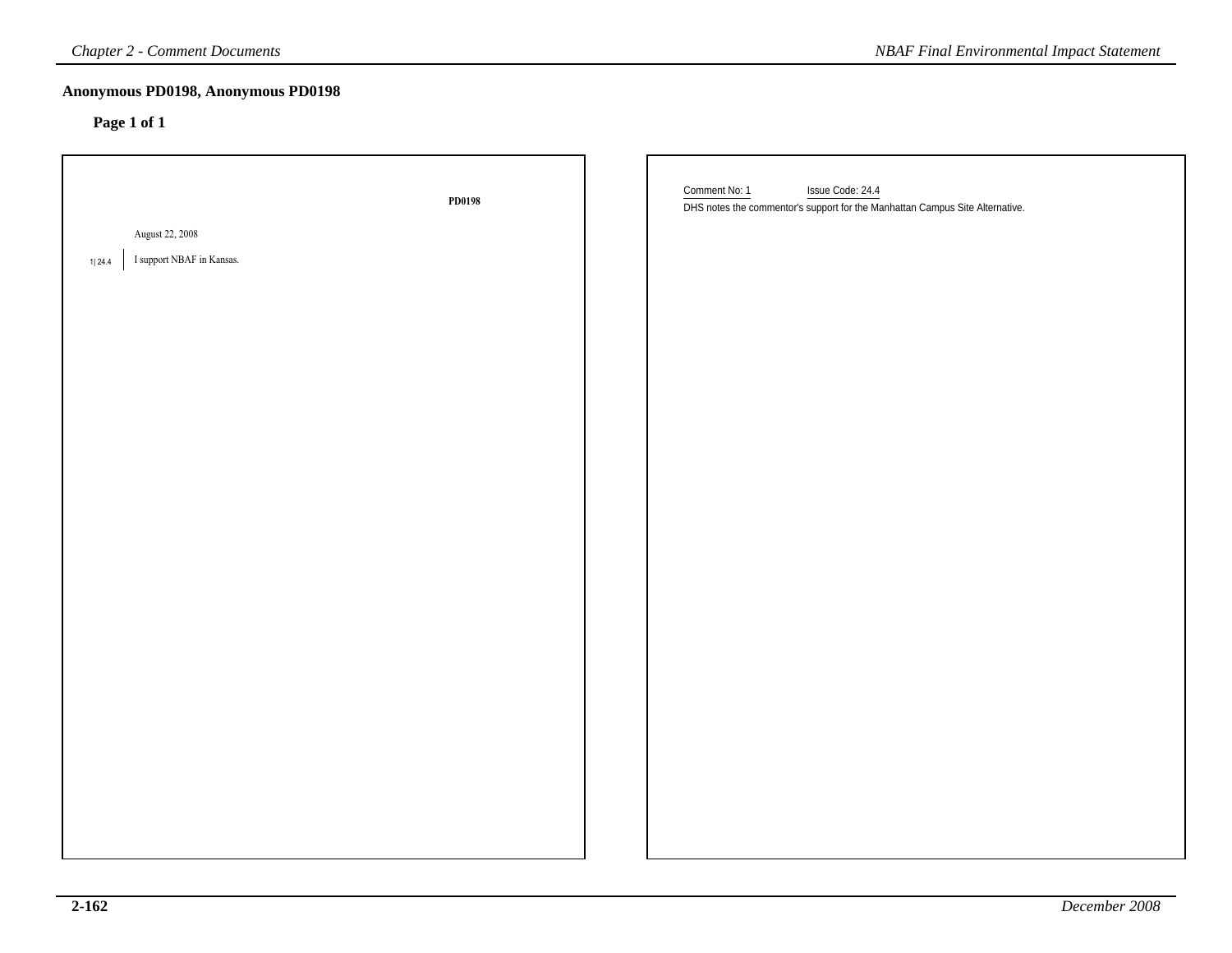| <b>Chapter 2 - Comment Documents</b><br><b>NBAF Final Environmental Impact Statement</b> |        |  |                                                                                        |  |
|------------------------------------------------------------------------------------------|--------|--|----------------------------------------------------------------------------------------|--|
| Anonymous PD0199, Anonymous PD0199<br>Page 1 of 1                                        |        |  |                                                                                        |  |
| August 22, 2008<br>No.<br>1125.0                                                         | PD0199 |  | Comment No: 1<br>Issue Code: 25.0<br>DHS notes the commentor's opposition to the NBAF. |  |
|                                                                                          |        |  |                                                                                        |  |
|                                                                                          |        |  |                                                                                        |  |
|                                                                                          |        |  |                                                                                        |  |
|                                                                                          |        |  |                                                                                        |  |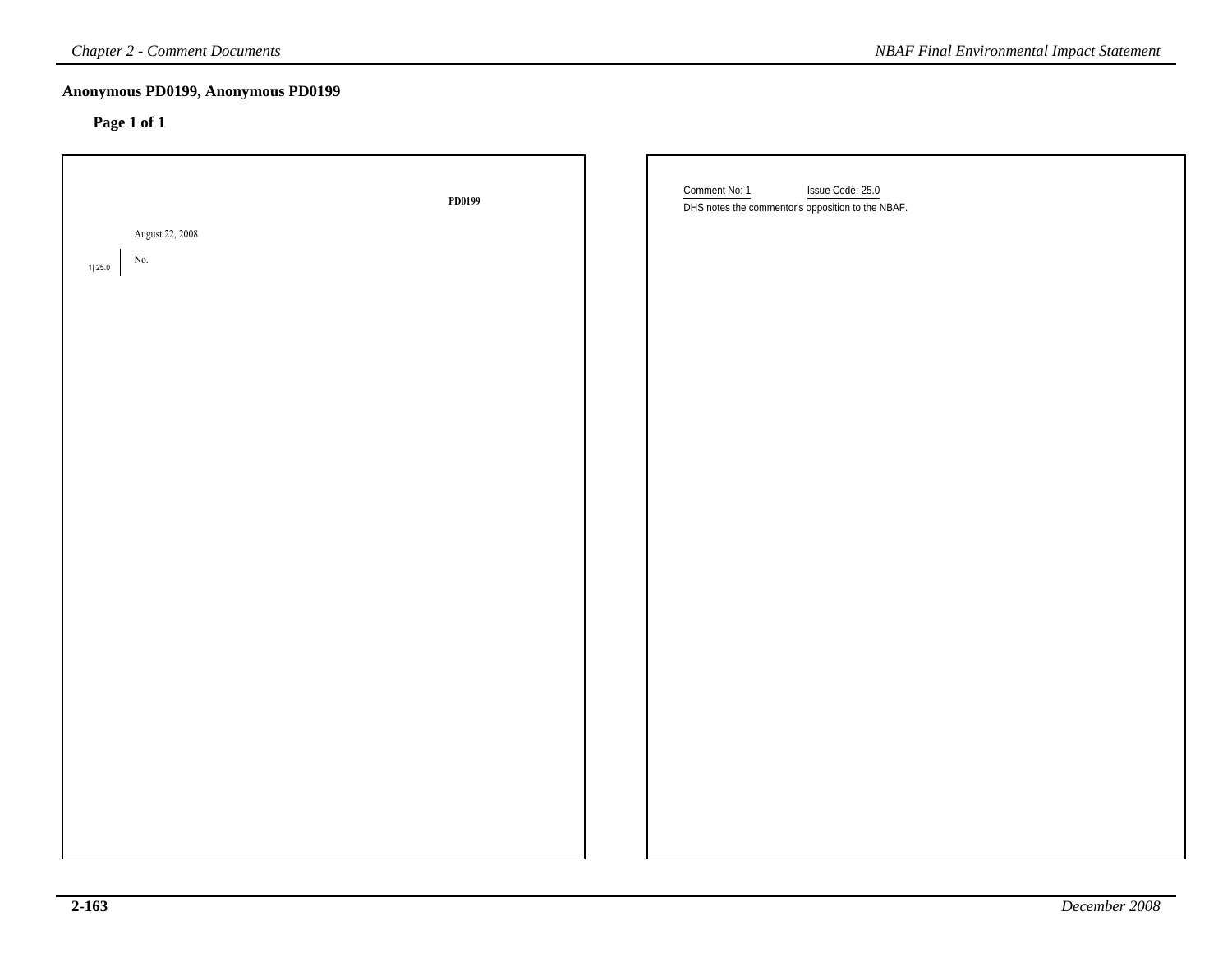| <b>Chapter 2 - Comment Documents</b>              |        | <b>NBAF Final Environmental Impact Statement</b>                                                                  |
|---------------------------------------------------|--------|-------------------------------------------------------------------------------------------------------------------|
| Anonymous PD0201, Anonymous PD0201<br>Page 1 of 1 |        |                                                                                                                   |
| August 22, 2008<br>I support NBAF in Kansas.      | PD0201 | Comment No: 1<br>Issue Code: 24.4<br>DHS notes the commentor's support for the Manhattan Campus Site Alternative. |
| 1 24.4                                            |        |                                                                                                                   |
|                                                   |        |                                                                                                                   |
|                                                   |        |                                                                                                                   |
|                                                   |        |                                                                                                                   |
|                                                   |        |                                                                                                                   |
|                                                   |        |                                                                                                                   |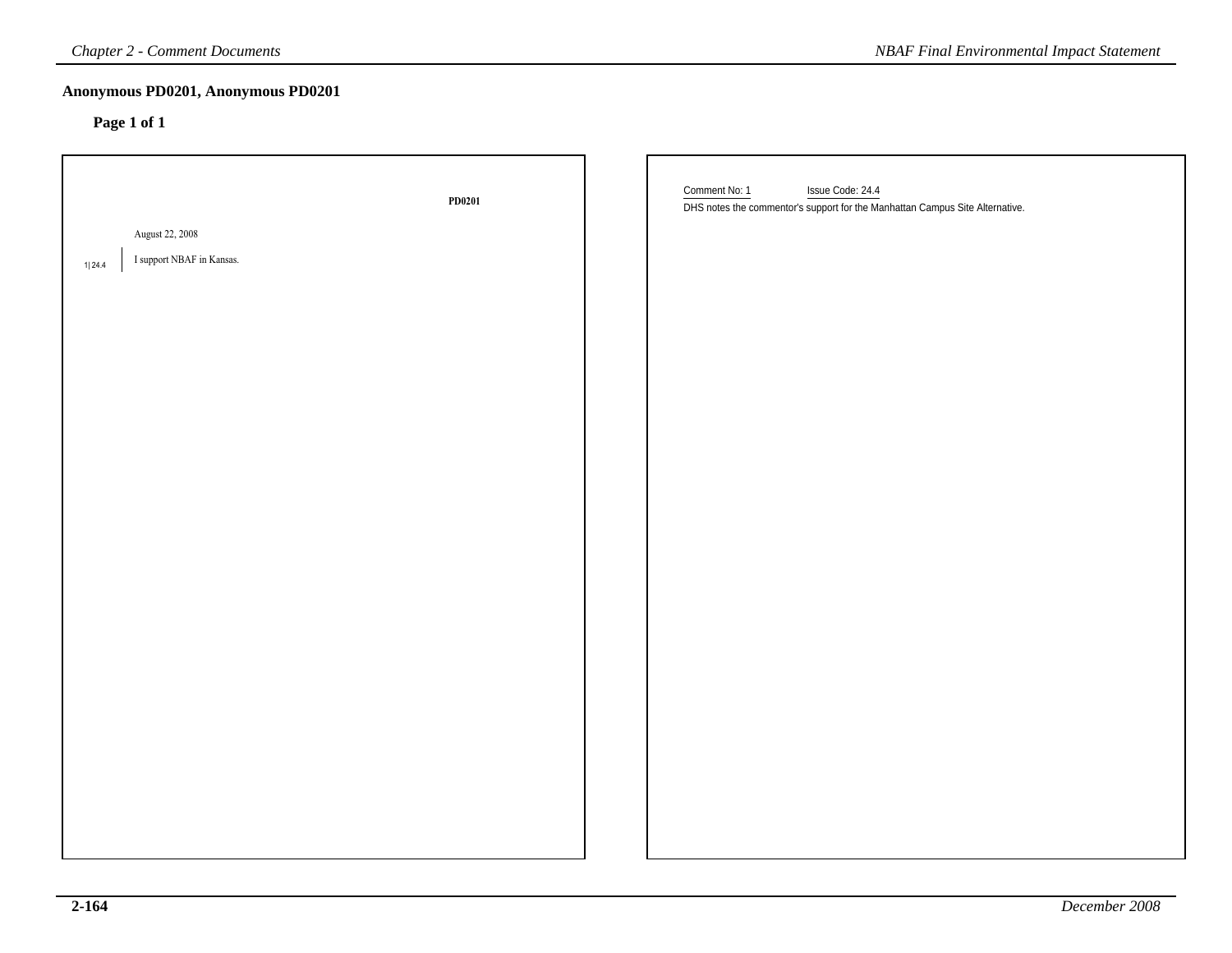| <b>Chapter 2 - Comment Documents</b>                                                                                                                                                                                               | <b>NBAF Final Environmental Impact Statement</b>                                                                                                                                                                                                                                                                                                                                                                                                                                                                               |
|------------------------------------------------------------------------------------------------------------------------------------------------------------------------------------------------------------------------------------|--------------------------------------------------------------------------------------------------------------------------------------------------------------------------------------------------------------------------------------------------------------------------------------------------------------------------------------------------------------------------------------------------------------------------------------------------------------------------------------------------------------------------------|
| Anonymous PD0208, Anonymous PD0208<br>Page 1 of 1                                                                                                                                                                                  |                                                                                                                                                                                                                                                                                                                                                                                                                                                                                                                                |
| <b>PD0208</b><br>August 22, 2008<br>We vote no. We're against the BFFI. And we hope it doesn't develop in Manhattan,<br>1 25.4<br>Kansas. We live on a farm and have livestock. So we request no.<br>Thank you very much. Goodbye. | Comment No: 1<br>Issue Code: 25.4<br>DHS notes the commentor's opposition to the Manhattan Campus Site Alternative in favor of the Plum<br>Island Site Alternative based on risks to livestock. The NBAF would be designed and constructed<br>using modern biocontainment technologies, and operated by trained staff and security personnel to<br>ensure the maximum level of worker and public safety and least risk to the environment in<br>accordance with all applicable federal, state, and local laws and regulations. |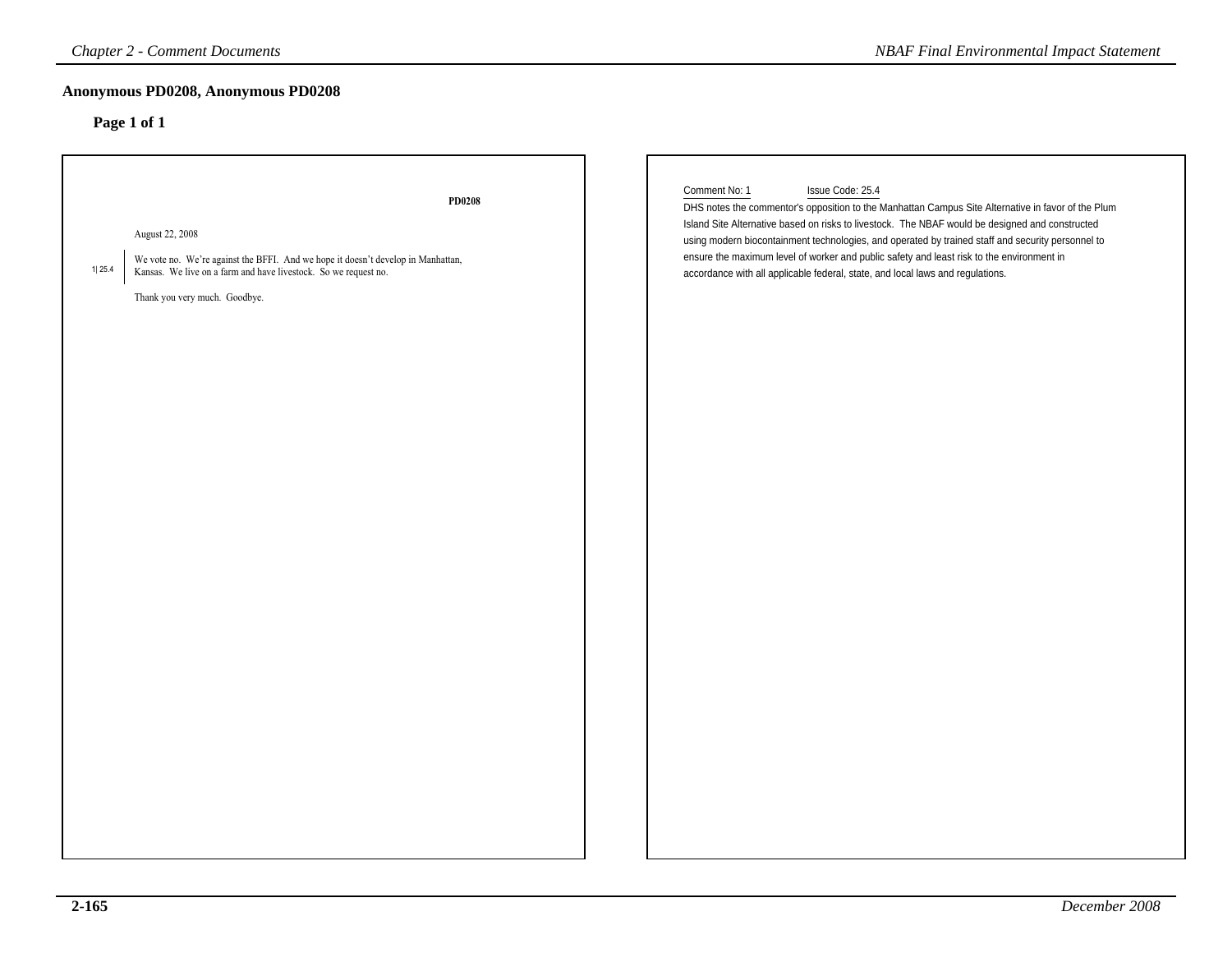### **Anonymous PD0209, Anonymous PD0209**

| <b>Chapter 2 - Comment Documents</b>                                                                                                                                                                                                                                     |        | <b>NBAF Final Environmental Impact Statement</b>                                                                                                                                                                                                                                                                                                                                                                                              |
|--------------------------------------------------------------------------------------------------------------------------------------------------------------------------------------------------------------------------------------------------------------------------|--------|-----------------------------------------------------------------------------------------------------------------------------------------------------------------------------------------------------------------------------------------------------------------------------------------------------------------------------------------------------------------------------------------------------------------------------------------------|
| Anonymous PD0209, Anonymous PD0209                                                                                                                                                                                                                                       |        |                                                                                                                                                                                                                                                                                                                                                                                                                                               |
| Page 1 of 1                                                                                                                                                                                                                                                              | PD0209 | Comment No: 1<br>Issue Code: 25.4<br>DHS notes the commentor's opposition to the Manhattan Campus Site Alternative.                                                                                                                                                                                                                                                                                                                           |
| August 22, 2008<br>Kansas and I am firmly against having this facility here or for that<br>I live in<br>1125.4<br>matter, anywhere in the heartland of this country. I think there's too much unknown<br>2 5.0<br>about this. I think it's very dangerous.<br>Thank you. |        | Comment No: 2<br>Issue Code: 5.0<br>DHS notes the commentor's opposition to siting NBAF in the U.S. heartland. The NBAF would be<br>designed and constructed using modern biocontainment technologies, and operated by trained staff<br>and security personnel to ensure the maximum level of worker and public safety and least risk to the<br>environment in accordance with all applicable federal, state, and local laws and regulations. |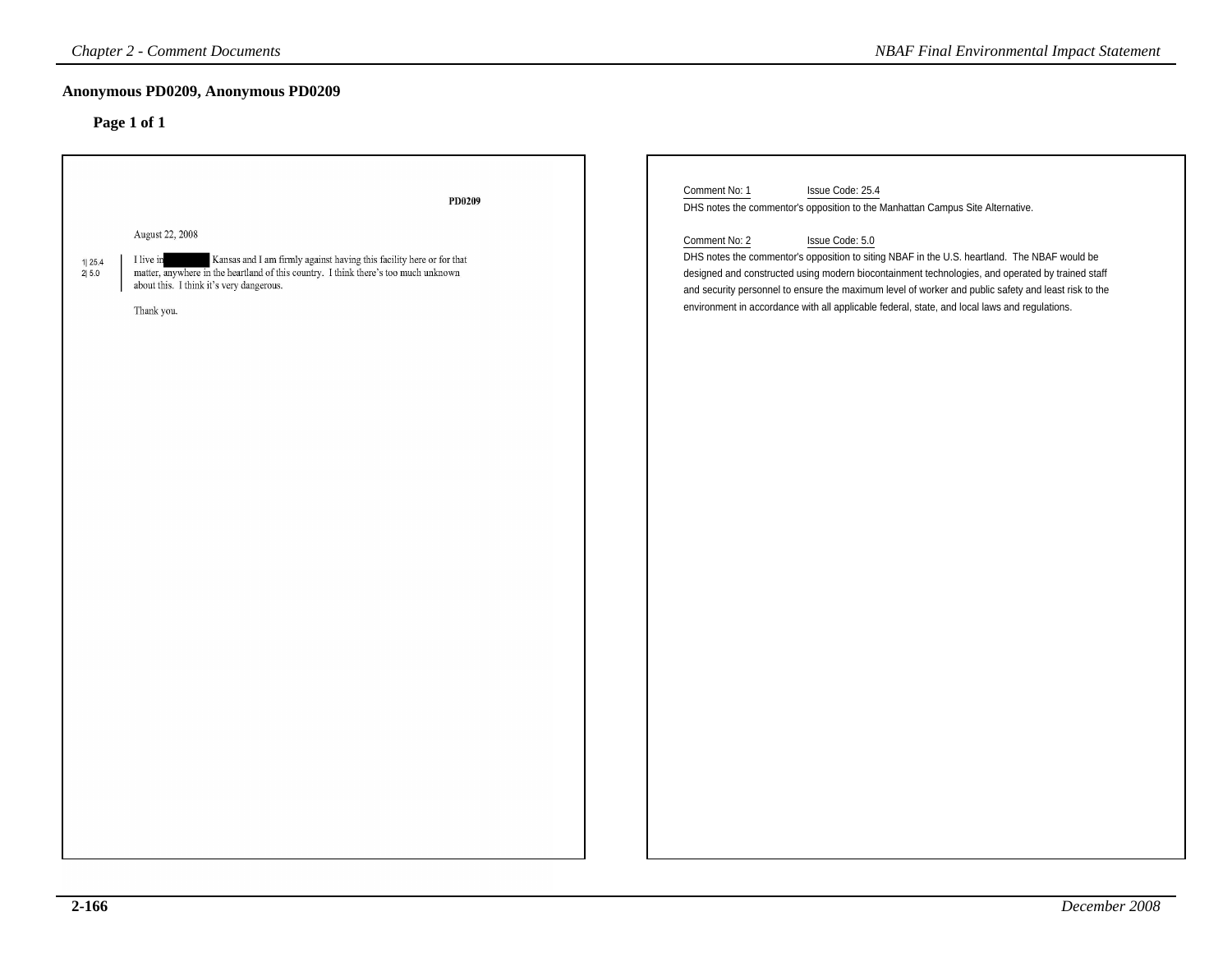| <b>Chapter 2 - Comment Documents</b>                   |        | <b>NBAF Final Environmental Impact Statement</b>                                                                  |
|--------------------------------------------------------|--------|-------------------------------------------------------------------------------------------------------------------|
| Anonymous PD0210, Anonymous PD0210<br>Page 1 of 1      |        |                                                                                                                   |
| August 22, 2008<br>I support NBAF in Kansas.<br>1 24.4 | PD0210 | Comment No: 1<br>Issue Code: 24.4<br>DHS notes the commentor's support for the Manhattan Campus Site Alternative. |
|                                                        |        |                                                                                                                   |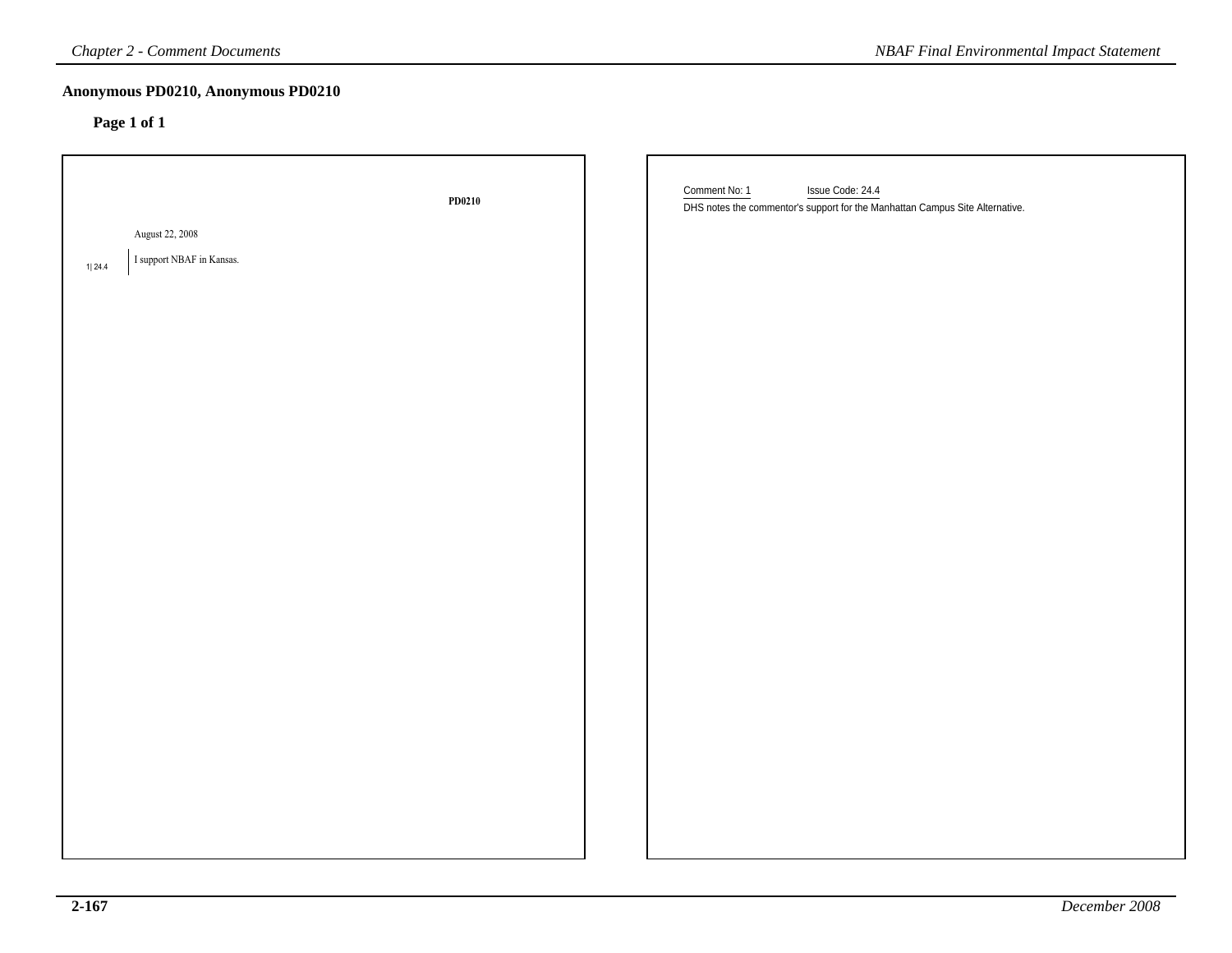| <b>Chapter 2 - Comment Documents</b>                                                                                                                                                                                                                                                                                                                                                                                                                                                                                                                                              | <b>NBAF Final Environmental Impact Statement</b>                                                                                                                                                                                                                                                                                                                                                                                                                                                                                                                                                                                                                                                                                                                                                     |
|-----------------------------------------------------------------------------------------------------------------------------------------------------------------------------------------------------------------------------------------------------------------------------------------------------------------------------------------------------------------------------------------------------------------------------------------------------------------------------------------------------------------------------------------------------------------------------------|------------------------------------------------------------------------------------------------------------------------------------------------------------------------------------------------------------------------------------------------------------------------------------------------------------------------------------------------------------------------------------------------------------------------------------------------------------------------------------------------------------------------------------------------------------------------------------------------------------------------------------------------------------------------------------------------------------------------------------------------------------------------------------------------------|
| Anonymous PD0212, Anonymous PD0212                                                                                                                                                                                                                                                                                                                                                                                                                                                                                                                                                |                                                                                                                                                                                                                                                                                                                                                                                                                                                                                                                                                                                                                                                                                                                                                                                                      |
| Page 1 of 1                                                                                                                                                                                                                                                                                                                                                                                                                                                                                                                                                                       |                                                                                                                                                                                                                                                                                                                                                                                                                                                                                                                                                                                                                                                                                                                                                                                                      |
| PD0212<br>August 22, 2008<br>Thank you for the opportunity to reply to this question. I would not be in favor of this<br>1 5.0<br>laboratory being allowed on the mainland in the United States. I feel like we would be<br>safer to continue it where it is currently being placed rather than any of the propother<br>2 24.1<br>proposed places.<br>I know they do great work but I would be a little uneasy, quite uneasy in fact, about<br>having that where it could cause so much trouble for people and for animals as well.<br>Thanks again for the opportunity to speak. | Comment No: 1<br>Issue Code: 5.0<br>DHS notes the commentor's opposition to the five mainland site alternatives, in particular, the<br>Manhattan Campus Site Alternative in favor of the Plum Island Site Alternative based on safety<br>concerns. DHS believes that experience shows that facilities utilizing modern biocontainment<br>technologies and safety protocols, such as would be employed in the design, construction, and<br>operation of the NBAF, would enable the NBAF to be safely operated in populated areas such as<br>Manhattan. An example is the Centers for Disease Control and Prevention located in downtown<br>Atlanta, Georgia.<br>Issue Code: 24.1<br>Comment No: 2<br>DHS notes the commentor's support for the Plum Island Site Alternative based on safety concerns. |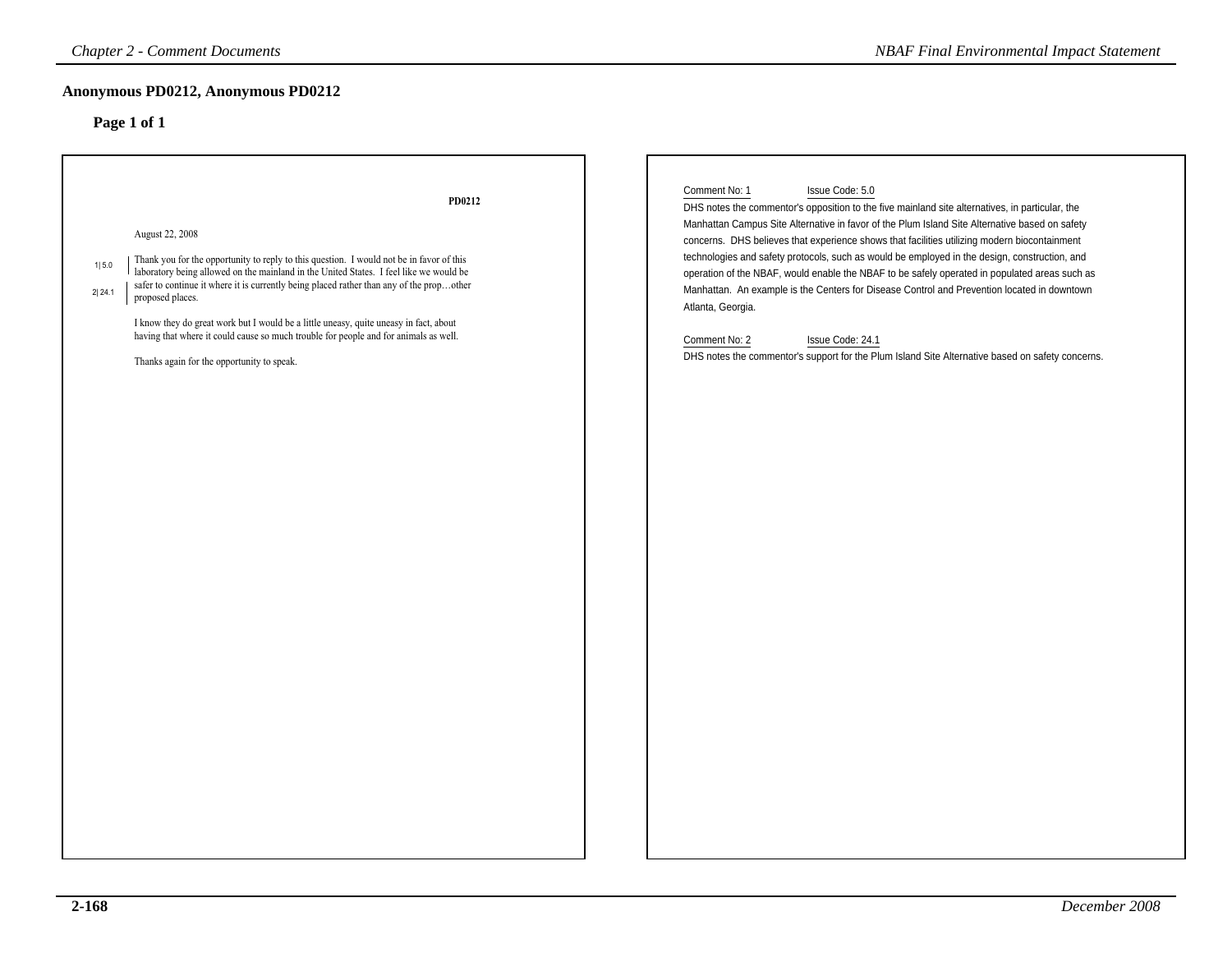### **Anonymous PD0216, Anonymous PD0216**

|                                | <b>Chapter 2 - Comment Documents</b>                                                                                                                                                                                                                                                                                                                                                                                                                                                                                                                                                                                                                                                                                                                                                                                           | <b>NBAF Final Environmental Impact Statement</b>                                                                                                                                                                                                                                                                                                                                                                                                                                                                                                                                                                                                                                                                                                                                                                                                              |
|--------------------------------|--------------------------------------------------------------------------------------------------------------------------------------------------------------------------------------------------------------------------------------------------------------------------------------------------------------------------------------------------------------------------------------------------------------------------------------------------------------------------------------------------------------------------------------------------------------------------------------------------------------------------------------------------------------------------------------------------------------------------------------------------------------------------------------------------------------------------------|---------------------------------------------------------------------------------------------------------------------------------------------------------------------------------------------------------------------------------------------------------------------------------------------------------------------------------------------------------------------------------------------------------------------------------------------------------------------------------------------------------------------------------------------------------------------------------------------------------------------------------------------------------------------------------------------------------------------------------------------------------------------------------------------------------------------------------------------------------------|
|                                | Anonymous PD0216, Anonymous PD0216                                                                                                                                                                                                                                                                                                                                                                                                                                                                                                                                                                                                                                                                                                                                                                                             |                                                                                                                                                                                                                                                                                                                                                                                                                                                                                                                                                                                                                                                                                                                                                                                                                                                               |
|                                | Page 1 of 1                                                                                                                                                                                                                                                                                                                                                                                                                                                                                                                                                                                                                                                                                                                                                                                                                    |                                                                                                                                                                                                                                                                                                                                                                                                                                                                                                                                                                                                                                                                                                                                                                                                                                                               |
|                                |                                                                                                                                                                                                                                                                                                                                                                                                                                                                                                                                                                                                                                                                                                                                                                                                                                | Issue Code: 21.4<br>Comment No: 1                                                                                                                                                                                                                                                                                                                                                                                                                                                                                                                                                                                                                                                                                                                                                                                                                             |
|                                | PD0216<br>August 22, 2008                                                                                                                                                                                                                                                                                                                                                                                                                                                                                                                                                                                                                                                                                                                                                                                                      | DHS notes the commentor's concern regarding the potential for a pathogen release from NBAF at the<br>Manhattan Campus Site and the resulting economic impacts. Section 3.14 of the NBAF EIS                                                                                                                                                                                                                                                                                                                                                                                                                                                                                                                                                                                                                                                                   |
| 1 21.4<br>2 15.4               | Hello. I'm calling to comment on the idea of moving any kind of deathly, germ research<br>from Plum Island to the mainland. I'm specifically calling from the Manhattan area.<br>And I want you to know that we are very, very concerned in Manhattan about the<br>potential of these germs getting out and destroying the economy and the people of the<br>area.                                                                                                                                                                                                                                                                                                                                                                                                                                                              | investigates the chances of a variety of accidents that could occur with the proposed NBAF and<br>consequences of potential accidents. Accidents could occur in the form of procedural violations<br>(operational accidents), natural phenomena accidents, external events, and intentional acts.<br>Although some accidents are more likely to occur than others (e.g., safety protocol not being<br>followed), the chances of an accidental release are low. The specific objective of the hazard<br>identification, accident analysis, and risk assessment is to identify the likelihood and consequences                                                                                                                                                                                                                                                  |
| 1 cont. 21.4<br>2 cont.   15.4 | This is not a minor concern, it's a major one. There has been a lot of railroading in<br>Kansas by State officials of all kinds, at all levels, trying to curb people from speaking<br>out against the moving of NBAF to the mainland, including to the Manhattan area. In<br>actuality there is very, very little support for having that deadly research lab here in town<br>and in the Kansas area. Many, many people are afraid of it. Many people are afraid of<br>any kind of environmental devastation, any further environmental devastation of Kansas<br>and of the mainland and of the businesses that develop here.                                                                                                                                                                                                 | from accidents or intentional subversive acts. In addition to identifying the potential for or likelihood of<br>the scenarios leading to adverse consequences, this analysis provides support for the identification of<br>specific engineering and administrative controls to either prevent a pathogen release or mitigate the<br>consequences of such a release. The risk of an accidental release of a pathogen is extremely low.<br>The risk of an accidental release of a pathogen is extremely low, but the economic effect would be                                                                                                                                                                                                                                                                                                                   |
| 3 4.0<br>2 cont.   15.4        | People have been forced to sign letters and documents saying that they approve of<br>Manhattan getting the facility. They've basically had their arms twisted by public<br>officials and university officials, when in fact they do not support it. They felt like they<br>needed to do it to keep their job or not to be oppressed at their job because they actually<br>oppose the idea. This is a very, very deadly situation. And the people of Kansas are very<br>much like other free thinkers in the United States. They know what would benefit them<br>and what would not. They know what would benefit the country and what would not.<br>And by far, the majority of the people here in this area do not feel that it would be an<br>economic boom, do not feel it would be helpfulfeel that it would hurt the farm | significant for all sites. As described in Section 3.10.9, the economic impact of an outbreak of foot<br>and mouth disease virus has been previously studied and could result in a loss in the range of \$2.8<br>billion in the Plum Island region to \$4.2 billion in the Manhattan, Kansas area over an extended period<br>of time. The economic loss is mainly due to potential foreign bans on U.S. livestock products.<br>Although the effects of an outbreak of Rift Valley fever virus on the national economy has not been as<br>extensively studied, the potential economic loss due to foreign bans on livestock could be similar to<br>that of foot and mouth disease outbreak, while the additional cost due to its effect on the human<br>population could be as high as \$50 billion. There is little economic data regarding the accidental or |
| 4 24.1                         | economy and the environment.<br>So, I urge you not to move the germ production facility from Plum Island to the<br>mainland. And I hope that you will listen to the people who have their concerns all<br>around the country not just an individual site where you're proposing to move this deadly<br>facility. But many, many people really believe that if you're gonna do this kind of                                                                                                                                                                                                                                                                                                                                                                                                                                     | deliberate Nipah virus release. However, cost would be expected to be much lower then a release of<br>foot and mouth disease virus or Rift Valley fever virus as the Nipah virus vector is not present in the<br>western hemisphere.                                                                                                                                                                                                                                                                                                                                                                                                                                                                                                                                                                                                                          |
| 515.0                          | research, which is questionable anyway, it should be done on an island that's off the<br>mainland that's being protected anyway the environment there and the oceans are not<br>going to be affected. This is very scary stuff that you are proposing and imposing on us.<br>And it's very scary when the governmental officials of the State of Kansas get so excited<br>about the idea of making a few bucks that they're willing to sacrifice the health of the<br>people in the area.                                                                                                                                                                                                                                                                                                                                      | Comment No: 2<br>Issue Code: 15.4<br>DHS notes the commentor's opposition to the Manhattan Campus Site Alternative. Section 3.10.4<br>discusses the economic effects of the Manhattan Campus Site Alternative to the surrounding<br>community.                                                                                                                                                                                                                                                                                                                                                                                                                                                                                                                                                                                                                |
| 5 cont.  5.0                   | So our motto here in town is not Deadly Germs R Us. Our motto in Kansas is Not<br>Deadly Germs R Us. We do not want this facility to be on the mainland.<br>Thank you.                                                                                                                                                                                                                                                                                                                                                                                                                                                                                                                                                                                                                                                         | Comment No: 3<br>Issue Code: 4.0<br>DHS notes the commentor's concern regarding potential coercion of local residents. Since the<br>inception of the NBAF project, DHS has supported a vigorous public outreach program. DHS has<br>conducted public meetings in excess of the minimum required by NEPA regulations; to date, 23                                                                                                                                                                                                                                                                                                                                                                                                                                                                                                                              |
|                                |                                                                                                                                                                                                                                                                                                                                                                                                                                                                                                                                                                                                                                                                                                                                                                                                                                | public meetings have been held in the vicinity of NBAF site alternatives and in Washington, D.C. to<br>solicit public input on the EIS, allow the public to voice their concerns, and to get their questions<br>answered DHS has also provided fact sheets, reports, exhibits, and a Web page<br>(http://www.dhs.gov/nbaf). Additionally, various means of communication (mail, toll free telephone<br>and fax lines, and NBAF Web site) have been provided to facilitate public comment. It is DHS policy                                                                                                                                                                                                                                                                                                                                                    |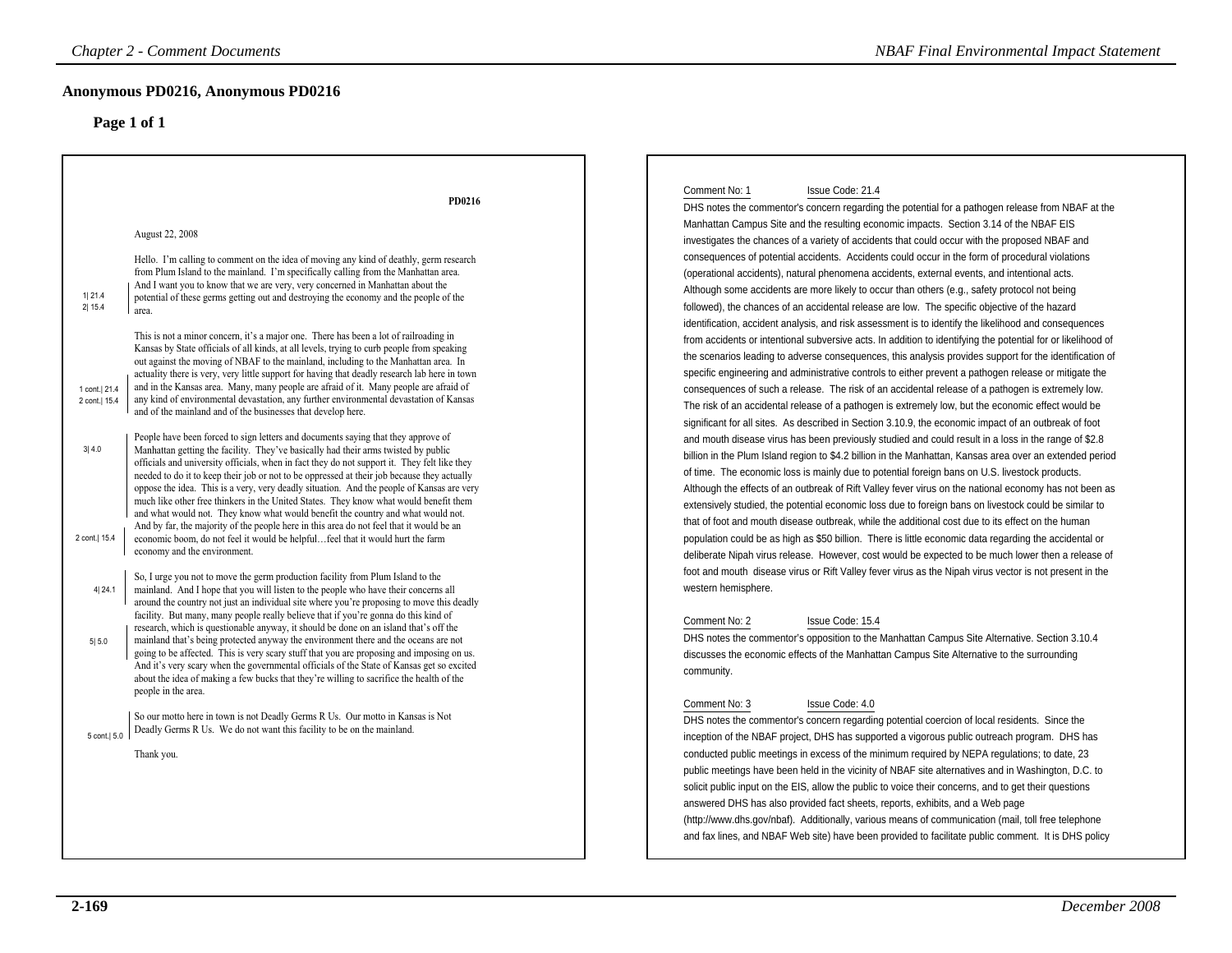to encourage public input on matters of national and international importance.

### Comment No: 4 Issue Code: 24.1

 DHS notes the commentor's opposition to the five mainland site alternatives, in particular, the Manhattan Campus Site Alternative in favor of the Plum Island Site Alternative. The NBAF would be designed and constructed using modern biocontainment technologies, and operated by trained staff and security personnel to ensure the maximum level of worker and public safety and least risk to theenvironment in accordance with all applicable federal, state, and local laws and regulations.

### Comment No: 5 Issue Code: 5.0

 DHS notes the commentor's opposition to the five mainland site alternatives, in particular, the Manhattan Campus Site Alternative in favor of the Plum Island Site Alternative based on safety concerns. DHS believes that experience shows that facilities utilizing modern biocontainment technologies and safety protocols, such as would be employed in the design, construction, and operation of the NBAF, would enable the NBAF to be safely operated in populated areas such as Manhattan. An example is the Centers for Disease Control and Prevention located in downtownAtlanta, Georgia.*Comments*<br> **Chapter 2 - Comments <br>
to ensourage published on mains of valued and statements of the detection in material<br>
Comment Mac Theorem in the 4<br>
Disc final Environmental International and state and the statements<br>**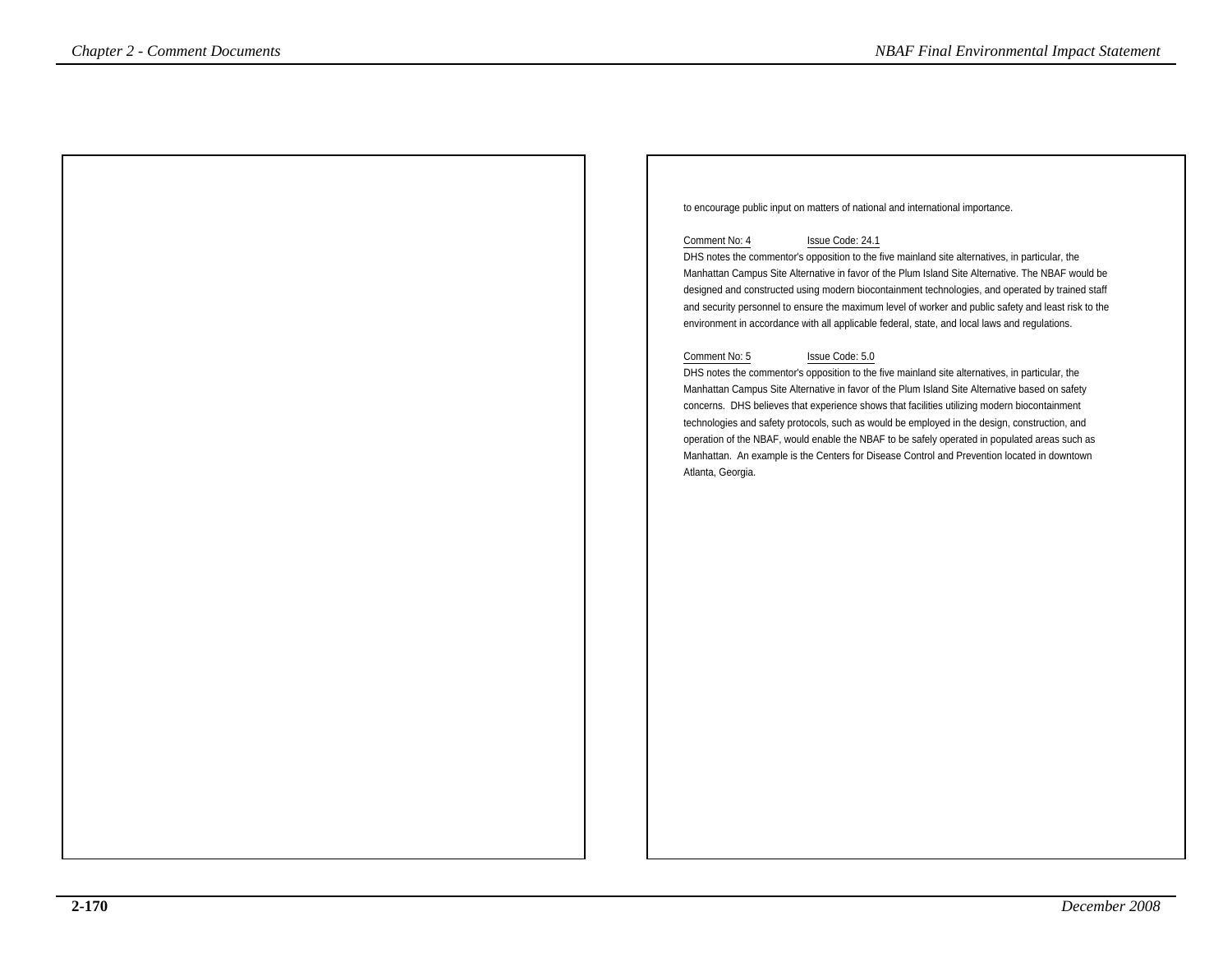| <b>Chapter 2 - Comment Documents</b>                                                                   | <b>NBAF Final Environmental Impact Statement</b>                                                                 |
|--------------------------------------------------------------------------------------------------------|------------------------------------------------------------------------------------------------------------------|
| Anonymous PD0218, Anonymous PD0218<br>Page 1 of 1                                                      |                                                                                                                  |
| PD0218                                                                                                 | Comment No: 1<br>Issue Code: 5.0<br>DHS notes the commentor's opposition to the five mainland site alternatives. |
| August 22, 2008                                                                                        |                                                                                                                  |
| I would prefer not having the National Bio Agro Defense Facility on our U.S. mainland.<br>$1\vert$ 5.0 |                                                                                                                  |
| I thank you very much.                                                                                 |                                                                                                                  |
|                                                                                                        |                                                                                                                  |
|                                                                                                        |                                                                                                                  |
|                                                                                                        |                                                                                                                  |
|                                                                                                        |                                                                                                                  |
|                                                                                                        |                                                                                                                  |
|                                                                                                        |                                                                                                                  |
|                                                                                                        |                                                                                                                  |
|                                                                                                        |                                                                                                                  |
|                                                                                                        |                                                                                                                  |
|                                                                                                        |                                                                                                                  |
|                                                                                                        |                                                                                                                  |
|                                                                                                        |                                                                                                                  |
|                                                                                                        |                                                                                                                  |
|                                                                                                        |                                                                                                                  |
|                                                                                                        |                                                                                                                  |
|                                                                                                        |                                                                                                                  |
|                                                                                                        |                                                                                                                  |
|                                                                                                        |                                                                                                                  |
|                                                                                                        |                                                                                                                  |
|                                                                                                        |                                                                                                                  |
|                                                                                                        |                                                                                                                  |
|                                                                                                        |                                                                                                                  |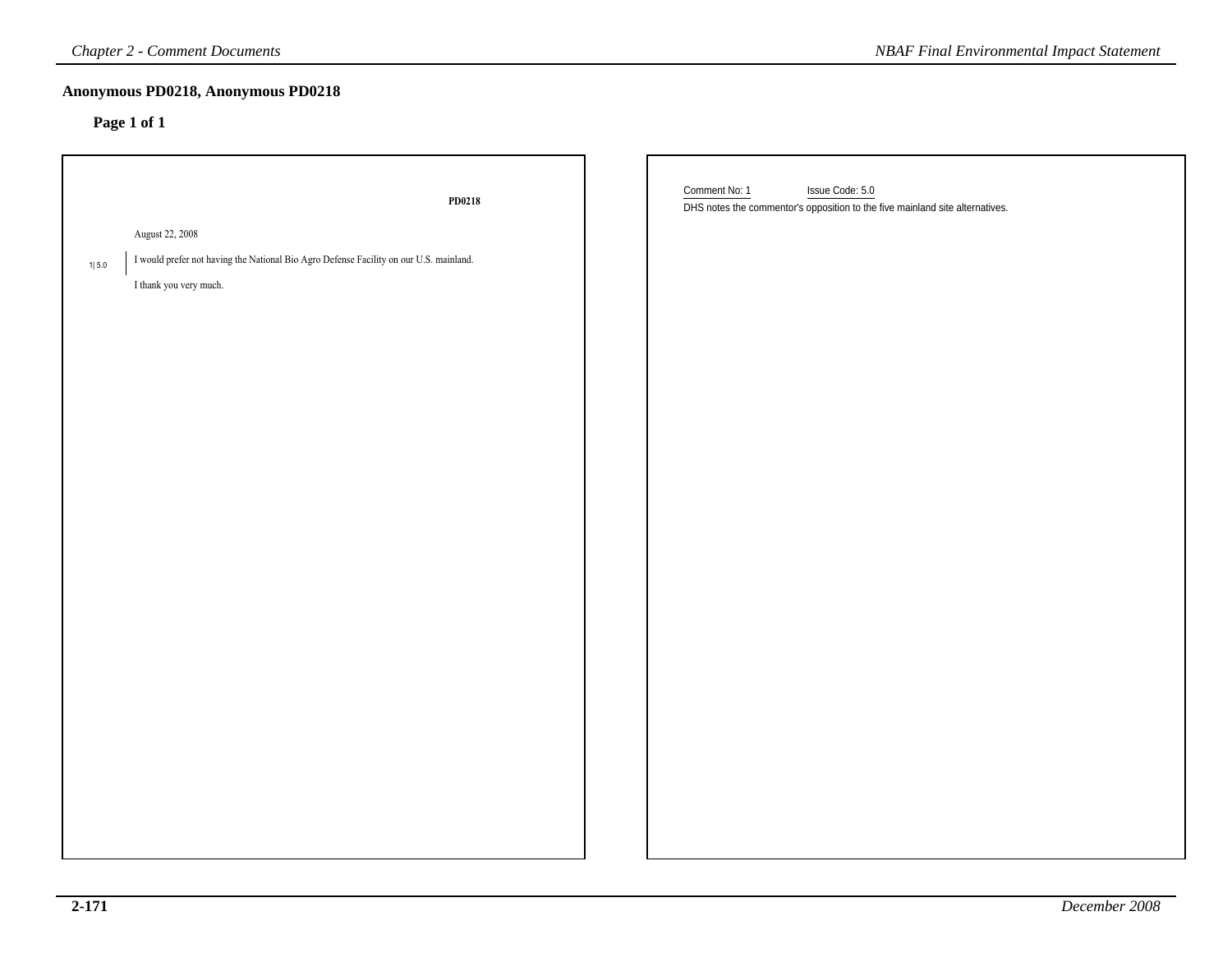|        | <b>Chapter 2 - Comment Documents</b>                                                                                                                                                                                                                                                                                                                                                                                                                                                                                                                                                                                                                                                                                                                                                                                                                                                                                                                                                                                                                                                                                                                                                                                                                                 |               | <b>NBAF Final Environmental Impact Statement</b>                                                      |  |
|--------|----------------------------------------------------------------------------------------------------------------------------------------------------------------------------------------------------------------------------------------------------------------------------------------------------------------------------------------------------------------------------------------------------------------------------------------------------------------------------------------------------------------------------------------------------------------------------------------------------------------------------------------------------------------------------------------------------------------------------------------------------------------------------------------------------------------------------------------------------------------------------------------------------------------------------------------------------------------------------------------------------------------------------------------------------------------------------------------------------------------------------------------------------------------------------------------------------------------------------------------------------------------------|---------------|-------------------------------------------------------------------------------------------------------|--|
|        | Anonymous PD0220, Anonymous PD0220<br>Page 1 of 1                                                                                                                                                                                                                                                                                                                                                                                                                                                                                                                                                                                                                                                                                                                                                                                                                                                                                                                                                                                                                                                                                                                                                                                                                    |               |                                                                                                       |  |
|        | PD0220                                                                                                                                                                                                                                                                                                                                                                                                                                                                                                                                                                                                                                                                                                                                                                                                                                                                                                                                                                                                                                                                                                                                                                                                                                                               | Comment No: 1 | Issue Code: 24.5<br>DHS notes the commentor's support for the Flora Industrial Park Site Alternative. |  |
| 1 24.5 | August 22, 2008<br>Hi. I was calling to let y'all know that I live in Madison County and would be more than<br>happy and feel honored and privileged to be a part of protecting our Nation's security<br>against bioterrorism. And am all for having the facility, the National Bio and Agro<br>Defense Facility, in Mississippi.<br>I think it's extremely important that we continue the research and development of this<br>particular area. I do believe this facility is safe and secure. It does not frighten me or any<br>one I've spoken with whatsoever and, in fact, it would bring so many more new jobs to<br>the area that are needed.<br>And especially in the Madison County area we have wonderful education. This gives a<br>great opportunity for those educational facilities to utilize whatever may be there or<br>influence them in maybe choosing a career, a future. I just think it's a wonderful<br>opportunity. And it will help bring brighter young people and employees to the area<br>which can do nothing but improve what we already have which are already great<br>resources.<br>So I certainly encourage this organization to please seriously consider Mississippi as the<br>location.<br>I appreciate your time.<br>Thank you. |               |                                                                                                       |  |
|        |                                                                                                                                                                                                                                                                                                                                                                                                                                                                                                                                                                                                                                                                                                                                                                                                                                                                                                                                                                                                                                                                                                                                                                                                                                                                      |               |                                                                                                       |  |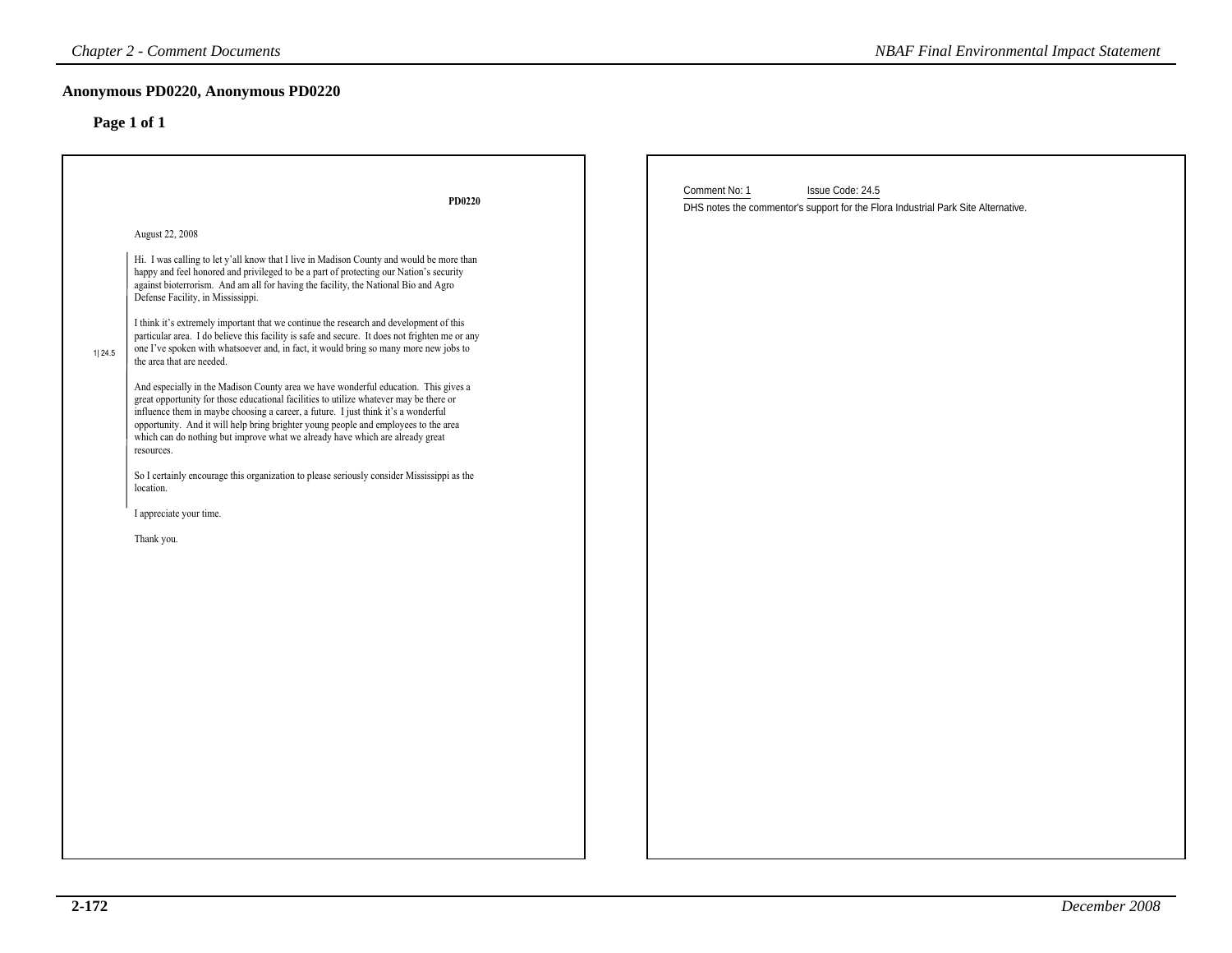| <b>Chapter 2 - Comment Documents</b>                                                                                                                                                                                                                                             | <b>NBAF Final Environmental Impact Statement</b>                                                                                                                                                          |
|----------------------------------------------------------------------------------------------------------------------------------------------------------------------------------------------------------------------------------------------------------------------------------|-----------------------------------------------------------------------------------------------------------------------------------------------------------------------------------------------------------|
| Anonymous PD0221, Anonymous PD0221                                                                                                                                                                                                                                               |                                                                                                                                                                                                           |
| Page 1 of 1                                                                                                                                                                                                                                                                      |                                                                                                                                                                                                           |
|                                                                                                                                                                                                                                                                                  |                                                                                                                                                                                                           |
|                                                                                                                                                                                                                                                                                  |                                                                                                                                                                                                           |
| PD0221                                                                                                                                                                                                                                                                           | Comment No: 1<br>Issue Code: 5.0<br>DHS notes the commentor's opposition to the five mainland site alternatives. DHS believes that                                                                        |
| August 22, 2008                                                                                                                                                                                                                                                                  | experience shows that facilities utilizing modern biocontainment technologies and safety protocols,<br>such as would be employed in the design, construction, and operation of the NBAF, would enable the |
| I'm a resident north of Manhattan about 30 miles. And I'm in a farming community that<br>has a lot of cattle. And we would like to encourage you to put your research thing on foot<br>and mouth disease that you're planning on putting in Manhattan, Kansas - I really feel it | NBAF to be safely operated in populated areas such as Manhattan. An example is the Centers for<br>Disease Control and Prevention located in downtown Atlanta, Georgia.                                    |
| should be put on an island somewhere. I don't know if Plum Island is right or not but,<br>1 5.0<br>but please don't put it here. We wouldreally wish you would put it somewhere else.<br>2 25.4                                                                                  | Comment No: 2<br>Issue Code: 25.4                                                                                                                                                                         |
| Thanks a lot.                                                                                                                                                                                                                                                                    | DHS notes the commentor's opposition to the Manhattan Campus Site Alternative.                                                                                                                            |
| Good bye.                                                                                                                                                                                                                                                                        |                                                                                                                                                                                                           |
|                                                                                                                                                                                                                                                                                  |                                                                                                                                                                                                           |
|                                                                                                                                                                                                                                                                                  |                                                                                                                                                                                                           |
|                                                                                                                                                                                                                                                                                  |                                                                                                                                                                                                           |
|                                                                                                                                                                                                                                                                                  |                                                                                                                                                                                                           |
|                                                                                                                                                                                                                                                                                  |                                                                                                                                                                                                           |
|                                                                                                                                                                                                                                                                                  |                                                                                                                                                                                                           |
|                                                                                                                                                                                                                                                                                  |                                                                                                                                                                                                           |
|                                                                                                                                                                                                                                                                                  |                                                                                                                                                                                                           |
|                                                                                                                                                                                                                                                                                  |                                                                                                                                                                                                           |
|                                                                                                                                                                                                                                                                                  |                                                                                                                                                                                                           |
|                                                                                                                                                                                                                                                                                  |                                                                                                                                                                                                           |
|                                                                                                                                                                                                                                                                                  |                                                                                                                                                                                                           |
|                                                                                                                                                                                                                                                                                  |                                                                                                                                                                                                           |
|                                                                                                                                                                                                                                                                                  |                                                                                                                                                                                                           |
|                                                                                                                                                                                                                                                                                  |                                                                                                                                                                                                           |
|                                                                                                                                                                                                                                                                                  |                                                                                                                                                                                                           |
|                                                                                                                                                                                                                                                                                  |                                                                                                                                                                                                           |
|                                                                                                                                                                                                                                                                                  |                                                                                                                                                                                                           |
|                                                                                                                                                                                                                                                                                  |                                                                                                                                                                                                           |
|                                                                                                                                                                                                                                                                                  |                                                                                                                                                                                                           |
|                                                                                                                                                                                                                                                                                  |                                                                                                                                                                                                           |
|                                                                                                                                                                                                                                                                                  |                                                                                                                                                                                                           |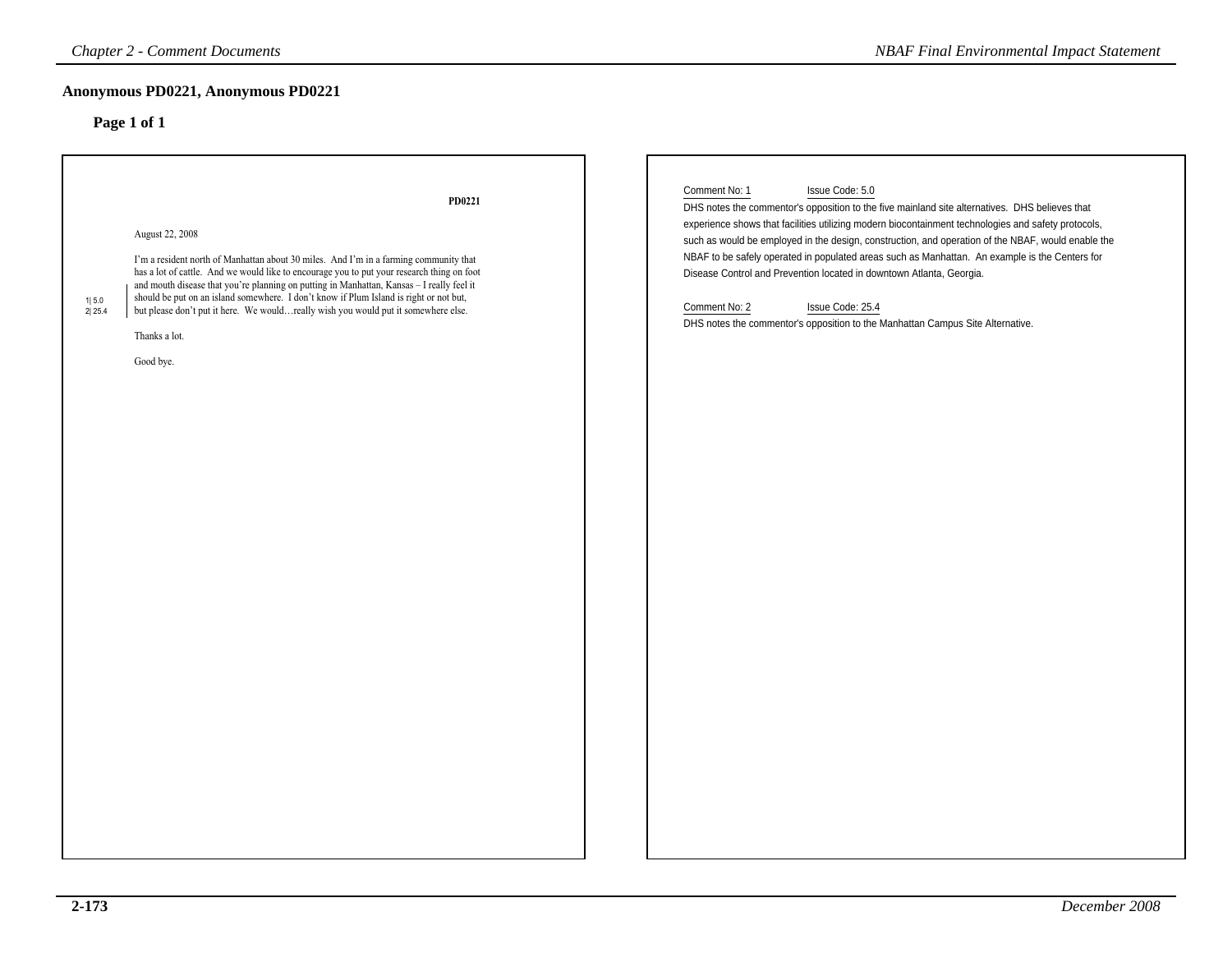| <b>Chapter 2 - Comment Documents</b>                                                                                                                                                                                                                                                                                                                                                                                                                                                                                                                                                                                                                                                                                                                                                                                                                                                                                                      | <b>NBAF Final Environmental Impact Statement</b>                                                                                                                                                                                                                                                                                                                                                                                                                                                                                                                                                                                                                                                                                                                                                                                                                                                                                                                                                                                                                                                                                                                                                                                                                   |
|-------------------------------------------------------------------------------------------------------------------------------------------------------------------------------------------------------------------------------------------------------------------------------------------------------------------------------------------------------------------------------------------------------------------------------------------------------------------------------------------------------------------------------------------------------------------------------------------------------------------------------------------------------------------------------------------------------------------------------------------------------------------------------------------------------------------------------------------------------------------------------------------------------------------------------------------|--------------------------------------------------------------------------------------------------------------------------------------------------------------------------------------------------------------------------------------------------------------------------------------------------------------------------------------------------------------------------------------------------------------------------------------------------------------------------------------------------------------------------------------------------------------------------------------------------------------------------------------------------------------------------------------------------------------------------------------------------------------------------------------------------------------------------------------------------------------------------------------------------------------------------------------------------------------------------------------------------------------------------------------------------------------------------------------------------------------------------------------------------------------------------------------------------------------------------------------------------------------------|
| Anonymous PD0225, Anonymous PD0225<br>Page 1 of 1                                                                                                                                                                                                                                                                                                                                                                                                                                                                                                                                                                                                                                                                                                                                                                                                                                                                                         |                                                                                                                                                                                                                                                                                                                                                                                                                                                                                                                                                                                                                                                                                                                                                                                                                                                                                                                                                                                                                                                                                                                                                                                                                                                                    |
| PD0225<br>August 22, 2008<br>Hello. I live in Flora, Madison County, Jackson area of Mississippi. I am providing you<br>a comment. I would like to say that I am not in favor of the bio chemical plant to be<br>1 25.5<br>housed there in Flora, Mississippi. I feel like that it is not of the interest of the citizens of<br>Flora, Mississippi. And that it would not bring any increase in jobs nor would it bring the<br>increase in housing there. No one in Flora would be able to have the high paying jobs<br>such as chemist, biologist or scientist. I feel like that most of the jobs will be janitorial<br>2 15.5<br>work, construction work. Therefore the construction work would only last while the<br>plant is being built. After the plant is being built there will no longer be any need for the<br>construction work.<br>I just feel like this is not a good move for the citizens of Flora.<br>Thank you.<br>Bye. | Comment No: 1<br>Issue Code: 25.5<br>DHS notes the commentor's opposition to the Flora Industrial Park Site Alternative.<br>Comment No: 2<br>Issue Code: 15.5<br>DHS notes the commentor's statement regarding employment. In addition to creating temporary<br>construction jobs, the proposed action is expected to directly and indirectly support permanent jobs.<br>A portion of the permanent jobs at the NBAF will be filled by the local labor force and the household<br>spending by new residents and the operations of the NBAF are expected to indirectly support<br>additional jobs that will be filled by the local labor force. The number of short-term and permanent<br>jobs that would be directly and indirectly created by the construction and operations of the NBAF at<br>the Flora Industrial Park Site are discussed in Chapter 3 of Section 3.10.5 of the NBAF EIS.<br>DHS notes the commentor's statement regarding housing. Section 3.10. 5. 3.2 of the NBAF EIS<br>concludes that the overall effect of NBAF on housing market conditions would be negligible. It is<br>expected that the housing market would be able to meet the relatively small increase in housing<br>demand generated by NBAF employees relocating to the area. |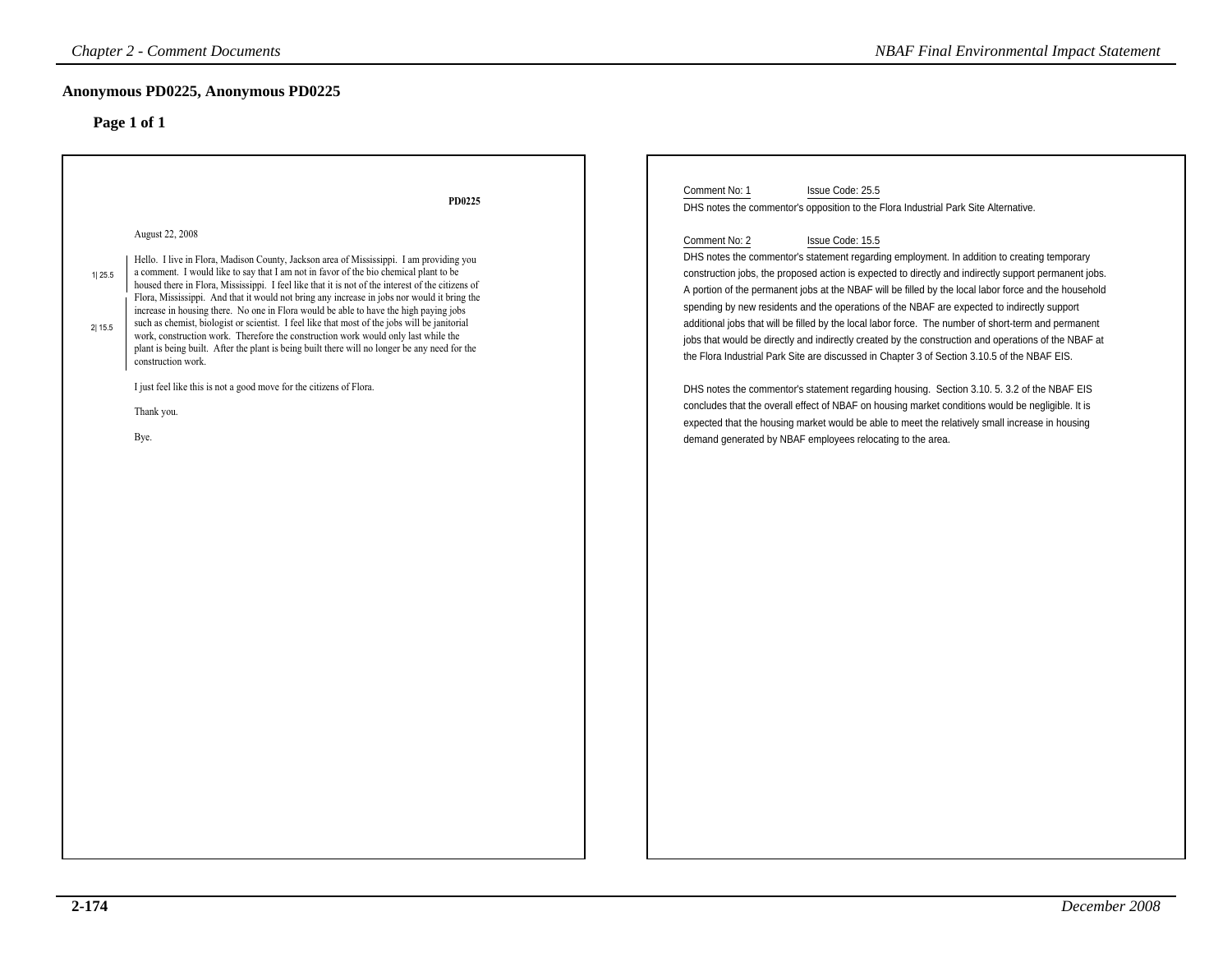### **Anonymous PD0226, Anonymous PD0226**

| <b>Chapter 2 - Comment Documents</b>                                                                                                                                                                                                                                                                                                                                                                                                                                  | <b>NBAF Final Environmental Impact Statement</b>                                                                                                                                                                                                                                                                                                                                                                                                                                                                                                                                                                                                                                                                                                                                                                                                                                                                                                                                                                                                                                                                                                                                                                                                                                                                                                                                                                                                                                                                                                                                                                                                                                                                                                                |
|-----------------------------------------------------------------------------------------------------------------------------------------------------------------------------------------------------------------------------------------------------------------------------------------------------------------------------------------------------------------------------------------------------------------------------------------------------------------------|-----------------------------------------------------------------------------------------------------------------------------------------------------------------------------------------------------------------------------------------------------------------------------------------------------------------------------------------------------------------------------------------------------------------------------------------------------------------------------------------------------------------------------------------------------------------------------------------------------------------------------------------------------------------------------------------------------------------------------------------------------------------------------------------------------------------------------------------------------------------------------------------------------------------------------------------------------------------------------------------------------------------------------------------------------------------------------------------------------------------------------------------------------------------------------------------------------------------------------------------------------------------------------------------------------------------------------------------------------------------------------------------------------------------------------------------------------------------------------------------------------------------------------------------------------------------------------------------------------------------------------------------------------------------------------------------------------------------------------------------------------------------|
| Anonymous PD0226, Anonymous PD0226<br>Page 1 of 1                                                                                                                                                                                                                                                                                                                                                                                                                     |                                                                                                                                                                                                                                                                                                                                                                                                                                                                                                                                                                                                                                                                                                                                                                                                                                                                                                                                                                                                                                                                                                                                                                                                                                                                                                                                                                                                                                                                                                                                                                                                                                                                                                                                                                 |
| PD0226<br>August 22, 2008<br>Hi. I am a lifelong resident of Madison County, Mississippi. I am greatly opposed to<br>1125.5<br>building the Agro Defense Lab in Flora, Mississippi. I believe that it poses health risks<br>2 19.5<br>or possible health risks associated with any accidents that could happen at the facility-<br>health risks that could affect the livestock in the area and impacting business in the area.<br>3 15.5<br>Thank you for your time. | Comment No: 1<br>Issue Code: 25.5<br>DHS notes the commentor's opposition to the Flora Industrial Park Site Alternative.<br>Issue Code: 19.5<br>Comment No: 2<br>DHS notes the commentor's concern regarding the potential health risks posed by a NBAF accident.<br>Section 3.14 investigates the chances of a variety of accidents that could occur with the proposed<br>NBAF and consequences of potential accidents, Accidents could occur in the form of procedural<br>violations (operational accidents), natural phenomena accidents, external events, and intentional<br>acts. Although some accidents are more likely to occur than others (e.g., safety protocol not being<br>followed), the chances of an accidental release are low. The specific objective of the hazard<br>identification, accident analysis, and risk assessment is to identify the likelihood and consequences<br>from accidents or intentional subversive acts. In addition to identifying the potential for or likelihood of<br>the scenarios leading to adverse consequences, this analysis provides support for the identification of<br>specific engineering and administrative controls to either prevent a pathogen release or mitigate the<br>consequences of such a release. The risk of an accidental release of a pathogen is extremely low.<br>Comment No: 3<br>Issue Code: 15.5<br>DHS notes the commentor's concern about potential impacts to local business from an accident. The<br>risk of an accidental release of a pathogen is extremely low, but DHS acknowledges that the possible<br>economic effect would be significant for all sites. Section 3.10.9 of the NBAF EIS presents estimates<br>of the possible economic effect of an accidental release. |
|                                                                                                                                                                                                                                                                                                                                                                                                                                                                       |                                                                                                                                                                                                                                                                                                                                                                                                                                                                                                                                                                                                                                                                                                                                                                                                                                                                                                                                                                                                                                                                                                                                                                                                                                                                                                                                                                                                                                                                                                                                                                                                                                                                                                                                                                 |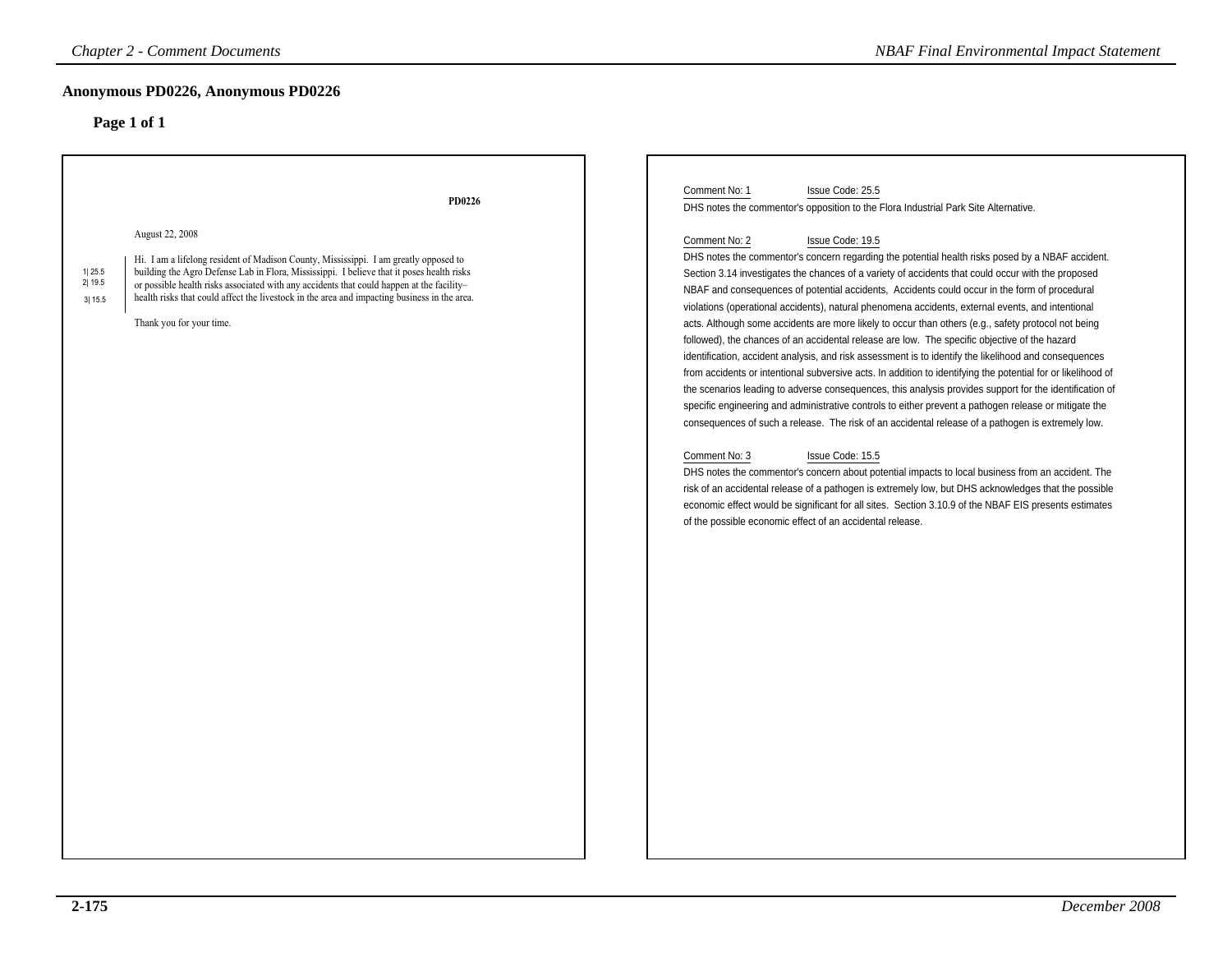| Anonymous PD0228, Anonymous PD0228<br>Page 1 of 1<br>Comment No: 1<br>Issue Code: 25.4<br>PD0228<br>DHS notes the commentor's opposition to the Manhattan Campus Site Alternative.<br>August 22, 2008<br>Comment No: 2<br>Issue Code: 24.1<br>DHS notes the commentor's opposition to the five mainland site alternatives, in particular, the<br>  I'm calling in regards to the lab that would be built at Manhattan. And we are against it<br>because we do not want these deadly germs in Kansas. We believe that they still belong<br>1 25.4<br>Manhattan Campus Site Alternative in favor of the Plum Island Site Alternative. The NBAF would be<br>where they are now. And that that is the best place for this building to be at on Plum<br>designed and constructed using modern biocontainment technologies, and operated by trained staff<br>Island. And there's just too much chance of human error and it would contaminate our<br>2 24.1<br>and security personnel to ensure the maximum level of worker and public safety and least risk to the<br>3 21.4<br>State. First of all, life is too precious and second it would be a big monetary loss to our<br>4 15.4<br>environment in accordance with all applicable federal, state, and local laws and regulations.<br>State.<br>Thank you very much.<br>Comment No: 3<br>Issue Code: 21.4<br>DHS notes the commentor's concern regarding a potential accident during NBAF operations. Section<br>3.14 of the NBAF EIS investigates the chances of a variety of accidents that could occur with the<br>proposed NBAF and consequences of potential accidents, Accidents could occur in the form of<br>procedural violations (operational accidents), natural phenomena accidents,, external events, and<br>intentional acts. Although some accidents are more likely to occur than others (e.g., safety protocol<br>not being followed), the chances of an accidental release based on human error are low in large part<br>due to the design and implementation of biocontainment safeguards in conjunction with rigorous<br>personnel training. For example, as described in Section 2.2.2.1, all laboratory staff would receive<br>thorough pre-operational training, as well as ongoing training, in the handling of hazardous infectious<br>agents, understanding biocontainment functions of standard and special practices for each biosafety<br>level, and understanding biocontainment equipment and laboratory characteristics.<br>Comment No: 4<br>Issue Code: 15.4<br>Section 3.14 and Appendix E of the NBAF EIS investigate the chances of a variety of accidents that<br>could occur with the proposed NBAF and consequences of potential accidents, DHS cannot<br>guarantee that the NBAF would never experience an accident; however, the risk of an accidental<br>release of a pathogen from the NBAF is extremely low. The economic impact of an accidental<br>release, including the impact on the livestock-related industries, is presented in Section 3.10.9 and<br>Appendix D. The major economic effect from an accidental release of a pathogen would be a<br>potential ban on all U.S. livestock products until the country was determined to be disease-free. | <b>Chapter 2 - Comment Documents</b> | <b>NBAF Final Environmental Impact Statement</b> |
|---------------------------------------------------------------------------------------------------------------------------------------------------------------------------------------------------------------------------------------------------------------------------------------------------------------------------------------------------------------------------------------------------------------------------------------------------------------------------------------------------------------------------------------------------------------------------------------------------------------------------------------------------------------------------------------------------------------------------------------------------------------------------------------------------------------------------------------------------------------------------------------------------------------------------------------------------------------------------------------------------------------------------------------------------------------------------------------------------------------------------------------------------------------------------------------------------------------------------------------------------------------------------------------------------------------------------------------------------------------------------------------------------------------------------------------------------------------------------------------------------------------------------------------------------------------------------------------------------------------------------------------------------------------------------------------------------------------------------------------------------------------------------------------------------------------------------------------------------------------------------------------------------------------------------------------------------------------------------------------------------------------------------------------------------------------------------------------------------------------------------------------------------------------------------------------------------------------------------------------------------------------------------------------------------------------------------------------------------------------------------------------------------------------------------------------------------------------------------------------------------------------------------------------------------------------------------------------------------------------------------------------------------------------------------------------------------------------------------------------------------------------------------------------------------------------------------------------------------------------------------------------------------------------------------------------------------------------------------------------------------------------------------------------------------------------------------------------------------------------------------------------------------------------------------------------------------------------------------------------------------------|--------------------------------------|--------------------------------------------------|
|                                                                                                                                                                                                                                                                                                                                                                                                                                                                                                                                                                                                                                                                                                                                                                                                                                                                                                                                                                                                                                                                                                                                                                                                                                                                                                                                                                                                                                                                                                                                                                                                                                                                                                                                                                                                                                                                                                                                                                                                                                                                                                                                                                                                                                                                                                                                                                                                                                                                                                                                                                                                                                                                                                                                                                                                                                                                                                                                                                                                                                                                                                                                                                                                                                                         |                                      |                                                  |
|                                                                                                                                                                                                                                                                                                                                                                                                                                                                                                                                                                                                                                                                                                                                                                                                                                                                                                                                                                                                                                                                                                                                                                                                                                                                                                                                                                                                                                                                                                                                                                                                                                                                                                                                                                                                                                                                                                                                                                                                                                                                                                                                                                                                                                                                                                                                                                                                                                                                                                                                                                                                                                                                                                                                                                                                                                                                                                                                                                                                                                                                                                                                                                                                                                                         |                                      |                                                  |